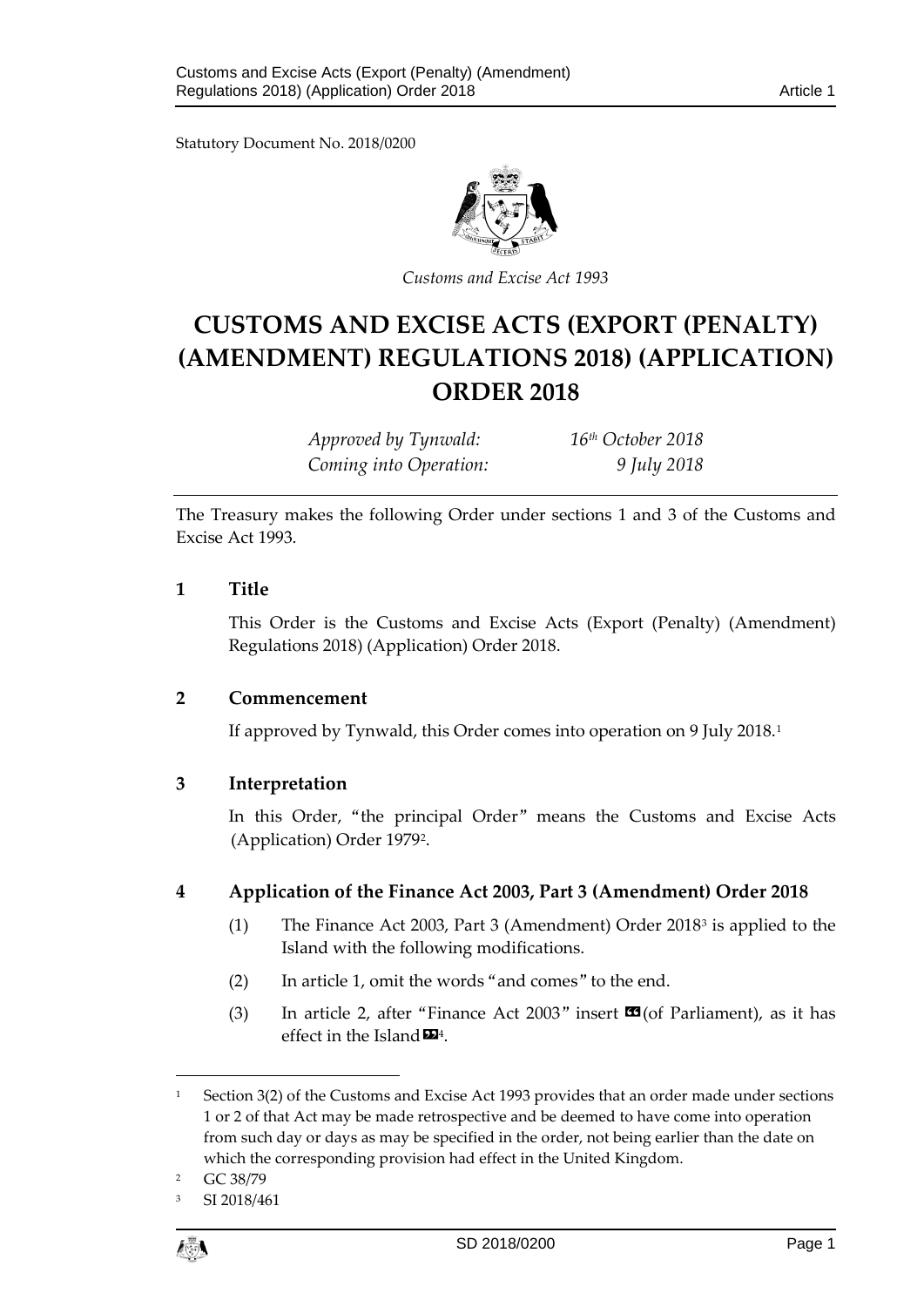- (4) In article 4(d), for "in subsections (4) and  $(5)(a)$ ", substitute  $\blacksquare$ subsection  $(4)$ **D**.
- (5) The text of the Order as applied to the Island is found in Annex 1 to this Order.

# **5 Application of the Export (Penalty) (Amendment) Regulations 2018**

- (1) The Export (Penalty) (Amendment) Regulations  $2018<sup>5</sup>$  $2018<sup>5</sup>$  $2018<sup>5</sup>$  are applied to the Island with the following modifications.
- (2) In regulation (1), omit the words "and come" to the end.
- (3) In regulation (2), after "The Export (Penalty) Regulations 2003", insert  $\mathbf{G}$ , as they have effect in the Island,  $\mathbf{E}$ .
- (4) The text of the Order as applied to the Island is found in Annex 2 to this Order.

## **6 Amendment to the principal Order**

- (1) As a consequence of Articles 4 and 5, the principal Order is amended as follows.
- (2) In Part IIIA of Schedule  $1<sup>6</sup>$  $1<sup>6</sup>$  $1<sup>6</sup>$ , in the entry relating to the Finance Act 2003 (c.14), after "Sections 24 to 29 and 41" insert  $\mathbf{\Omega}$  (as amended by the Finance Act 2003, Part 3 (Amendment) Order 2018)  $\Sigma$ .
- (3) In Schedule 20 (exceptions, adaptations and modifications subject to which sections 24 to 39 of the Finance Act 2003 (c.14 of Parliament) shall apply in the Island) in the entry relating to section 24, for the third column substitute –
	- $\mathbf{G}(a)$  in subsection (2)(b) and (c), for "Community" substitute **B** Union
		- (b) in subsection (3)
			- (i) omit the definition of "the Commissioners";
			- (ii) omit the entries for "the Community Customs Code", "Community export duty" and "Community import duty";
			- (iii) in the definition of "import VAT", for "1994  $(c.23)$ ", substitute  $\mathbf{C}$ 1996 $\mathbf{E}$ ;

-



<sup>4</sup> Sections 24 to 39 of the Finance Act 2003 (of Parliament) were applied in the Island by SD 843/03. Section 41 of the Finance Act 2003 (of Parliament) was applied in the Island by SD 906/09. Other relevant amendments have been made by SD 217/09 and 2014/0216.

<span id="page-1-0"></span><sup>5</sup> SI 2018/507

<span id="page-1-1"></span><sup>6</sup> Part IIIA of Schedule 1 was inserted by GC 242/85, repealed by GC 44/87, and re-inserted by SD 275/94.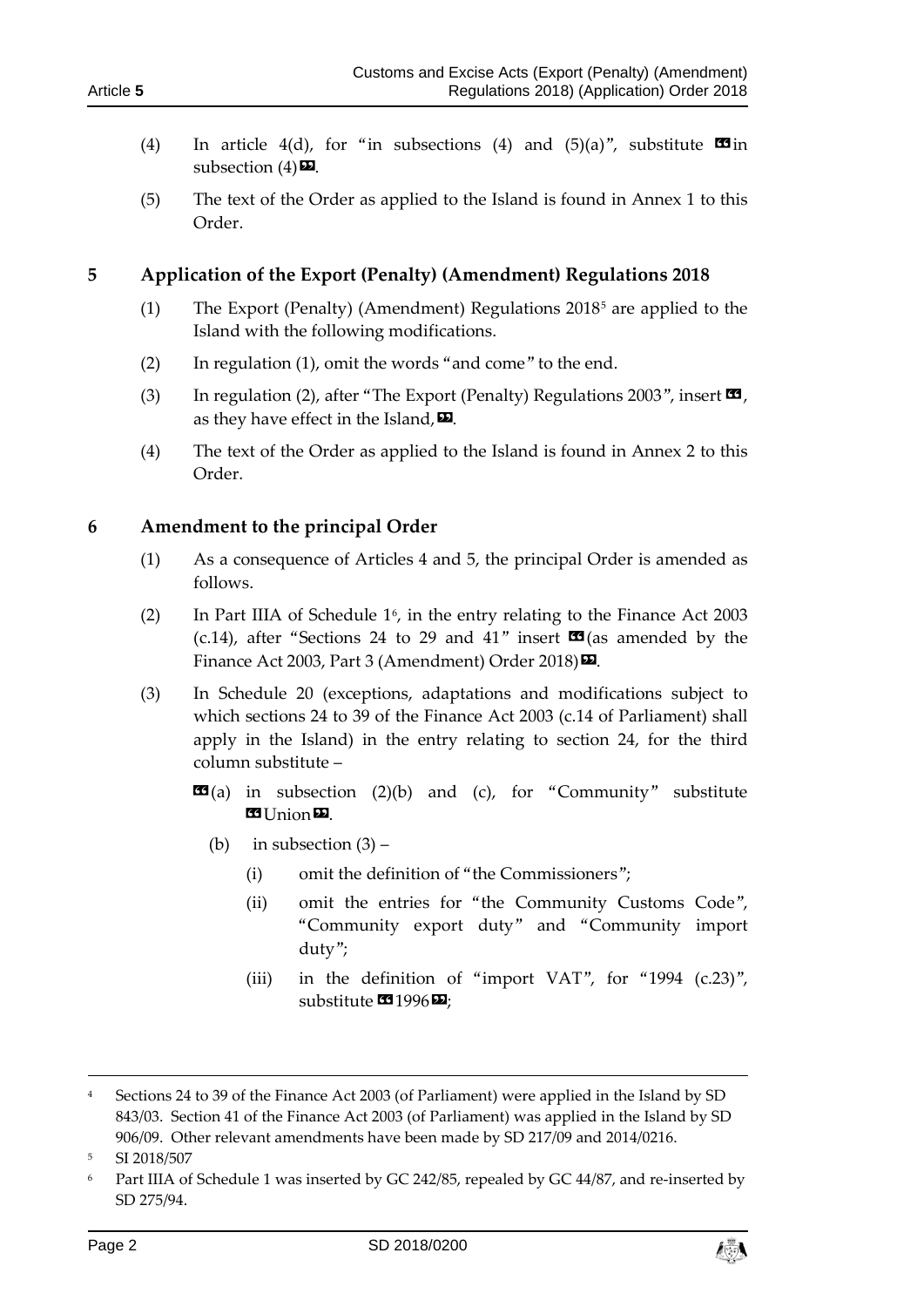- (iv) in the entry for "preferential tariff country", for "Article 20(3)(d) of the Community Customs Code" substitute  $\text{A}$  Article 56(2)(d) of the Union Customs Code  $\text{Z}$ ; and
- (v) omit subsection (5) to (7).
- (c) at the end of that subsection insert –

«"Union Customs Code" means Regulation (EU) No 952/2013 of the European Parliament and of the Council of 9 October 2013 laying down the Union Customs Code;

"Union export duty" means export duty, as defined in Article 5(21) of the Union Customs Code;

"Union import duty" means import duty, as defined in Article 5(20) of the Union Customs Code;

- (d) in subsection (4), for "Community Customs Code" substitute **Ed Union Customs Code**<sup>D</sup>.
- (4) In Schedule 20 (exceptions, adaptations and modifications subject to which sections 24 to 39 of the Finance Act 2003 (c.14 of Parliament) shall apply in the Island) in the entry relating to section 26, for the third column substitute –
	- $\mathbf{G}(a)$  Omit subsections (6) and (7);
		- (b) In subsection  $(8)$ 
			- (i) in paragraph (a), for "1979 (c.2)" substitute  $\mathbf{C}$  1986 $\mathbf{E}$ ;
			- (ii) in paragraph (b), for "instrument" substitute **E** provision **D**;
			- (iii) for paragraph (c) substitute –

**E**in the case of customs duty, Union export duty or Union import duty, Union customs legislation  $\boldsymbol{\mathsf{\Xi}}$ ; and

- (iv) in paragraph (d), for "Community customs rules as they apply" substitute **x** Union customs legislation as it applies $\mathbf{E}$ ;
- (c) in paragraph  $(9)$ 
	- (i) omit the definition of "Community customs rules";
	- (ii) in the definition of "relevant international rules", for "any part of the United Kingdom" substitute **II** Island  $\Psi$ ;
	- (iii) in paragraph (a), for "instrument" substitute **E** provision **D**; and
	- (iv) at the end insert –

«"Union customs legislation" means customs legislation, as defined in Article  $5(2)$  of the Union Customs Code.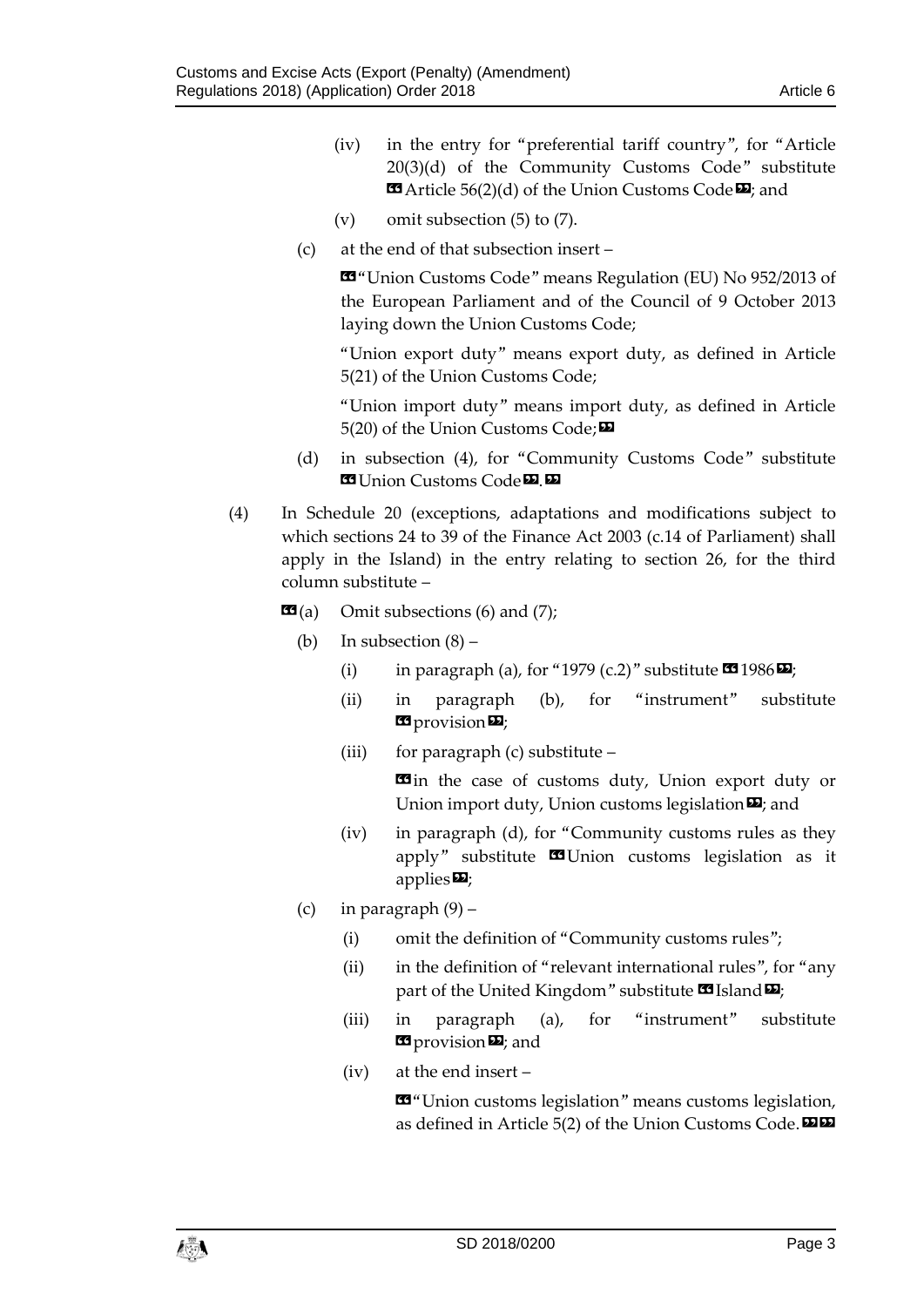- (5) In Schedule 31A[7](#page-3-0) (exceptions, adaptations and modifications subject to which the Export (Penalty) Regulations 2003 (S.I. 2003 No. 3102) shall have effect in the Island), in the entry relating to regulation (2), for the third column substitute –
	- $\mathbf{G}(a)$  in the definition of "the Act" for "1979", substitute  $\mathbf{G}(1986)\mathbf{E}$ ;
		- (b) omit the definition of "the Commissioners";
		- (c) in the definition of "the Code", for "Council Regulation 2913/92/EEC" substitute  $\blacksquare$  Regulation (EU) No 952/2013 of the European Parliament and of the Council of 9 October 2013 laying down the Union Customs Code<sup>D</sup>:
		- (d) omit the definitions of "Community customs rules" and "Community export duty";
	- (e) for the definition of "declaration", substitute  $\mathbf{w}$ " definition" means a customs declaration, as defined in Article 5(12) of the  $Code 22;$
	- (f) for the definition of "export", substitute  $\mathbf{w}$ " export" means that "customs procedure" within the meaning as given by Article  $5(16)(c)$  of the Code $\overline{2}$ ;
	- (g) in the definition of "the Implementing Regulation", for "Commission Regulation 2454/93/EEC" substitute **II** Commission Implementing Regulation (EU) 2015/2447 of 24 November 2015 laying down detailed rules for implementing certain provisions of Regulation (EU) No 952/2013 of the European Parliament and of the Council laying down the Code $\boldsymbol{\mathsf{\Xi}}$ ;
	- (h) in the definition of "relevant export rule"
		- (i) for "Community imposed" substitute  $\mathbf{\mathfrak{B}}$  EU-imposed  $\mathbf{\Sigma}$ ;
		- (ii) for "Community export duty" substitute  $\blacksquare$  Union export duty $\mathbf{E}$ ;
		- (iii) in paragraphs (a), (b), (c) and (d), for "Community customs rules" substitute  $\blacksquare$  Union customs legislation  $\blacksquare$
		- (iv) in paragraph (c) for "Act, or statutory instrument" substitute **<sup>11</sup>** enactment<sup>D</sup>;
	- (i) in the definition of "relevant international rule"
		- (i) For "United Kingdom" substitute  $\blacksquare$  Island  $\blacksquare$ ; and
		- (ii) In paragraph (b) for "Act or statutory instrument" substitute  $\mathbf{E}$  enactment $\mathbf{E}$ ;
	- (j) after the definition of "contravene" insert –

-



<span id="page-3-0"></span><sup>7</sup> Schedule 31A to the principal Order was inserted by SD 882/03, and has been amended by SD 217/09, SD 0953/11 and SD 2014/0216.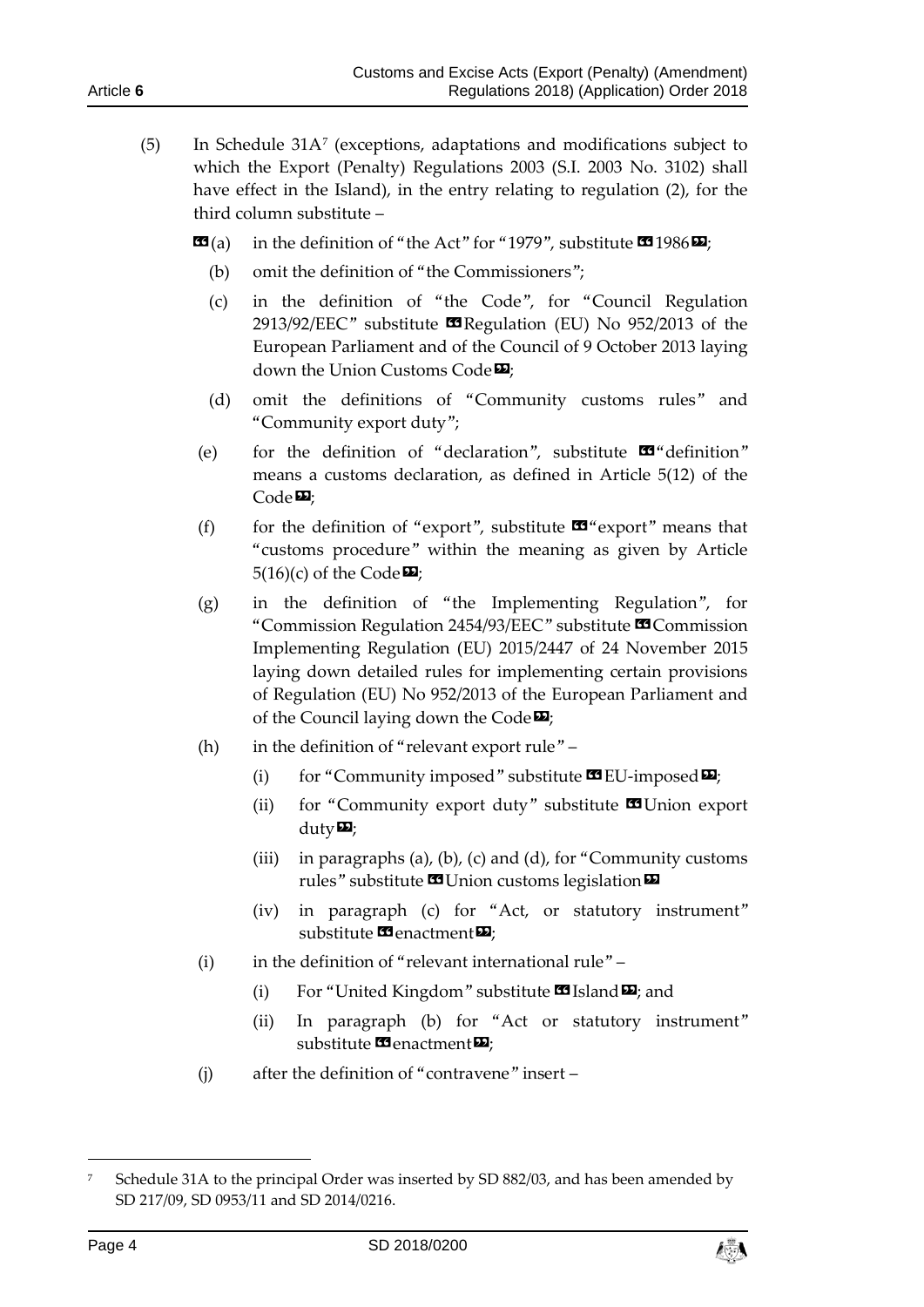«"Delegated Regulation" means Commission Delegated Regulation (EU) 2015/2446 of 28 July 2015 supplementing the Code as regards certain provisions of the Code; $\mathbf{E}$ ;

(k) after the definition of "representative" insert –

«"Union customs legislation" means customs legislation, as defined in Article 5(2) of the Code;

"Union export duty" means export duty, as defined in Article  $5(21)$  of the Code;  $\mathbf{E}$ .

(6) In Schedule 31A (exceptions, adaptations and modifications subject to which the Export (Penalty) Regulations 2003 (S.I. 2003 No. 3102) shall have effect in the Island), after the entry relating to regulation (13) insert the table included in the Schedule to this Order.

### **MADE 2ND JULY 2018**

**A L CANNAN** *Minister for the Treasury*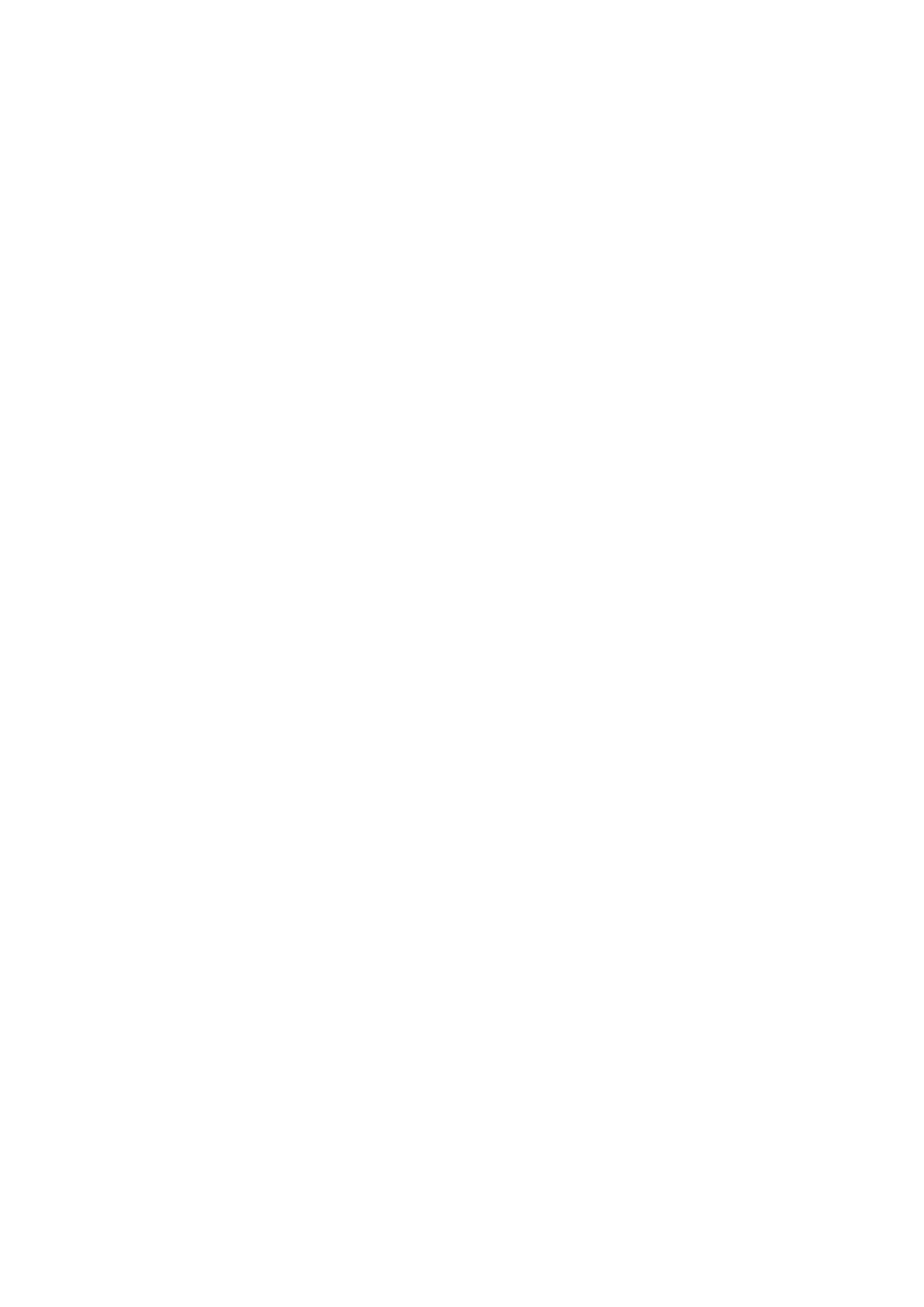### **SCHEDULE**

# **SCHEDULE 31A AMENDMENTS**

# [ARTICLE 6(6)]

| <b>B</b> Schedule | Amendment             | In the Schedule -                                                                                                                                                                                                                          |
|-------------------|-----------------------|--------------------------------------------------------------------------------------------------------------------------------------------------------------------------------------------------------------------------------------------|
|                   | of<br>the<br>Schedule | (a)<br>in the entry headed "Article 161(2) of the<br>Code", for the first column substitute -                                                                                                                                              |
|                   |                       | <b>EArticle 269 of the</b><br>Code<br>With the exception of<br>Union goods specified<br>in Article $269(2)$ of the                                                                                                                         |
|                   |                       | Code, all Union goods<br>to be taken out of the<br>customs territory of the<br>Union must be placed<br>under<br>the<br>export<br>procedure. $\mathbf{E}$ ;                                                                                 |
|                   |                       | in the entry headed "Article 59(1) of the<br>(b)<br>Code", for the first column substitute -                                                                                                                                               |
|                   |                       | EArticle 158 of the<br>Code                                                                                                                                                                                                                |
|                   |                       | All goods intended to<br>be placed under<br>a<br>customs<br>procedure<br>(other than the free<br>zone procedure) must<br>covered by a<br>be<br>declaration<br>customs<br>appropriate for<br>the<br>particular<br>procedure. $\mathbf{E}$ ; |
|                   |                       | in the entry headed "Article 62 of the Code",<br>(c)<br>for the first column substitute -                                                                                                                                                  |
|                   |                       | EArticle 162 of the<br>Code<br>Standard<br>customs                                                                                                                                                                                         |
|                   |                       | declarations<br>must<br>the<br>contain<br>all                                                                                                                                                                                              |

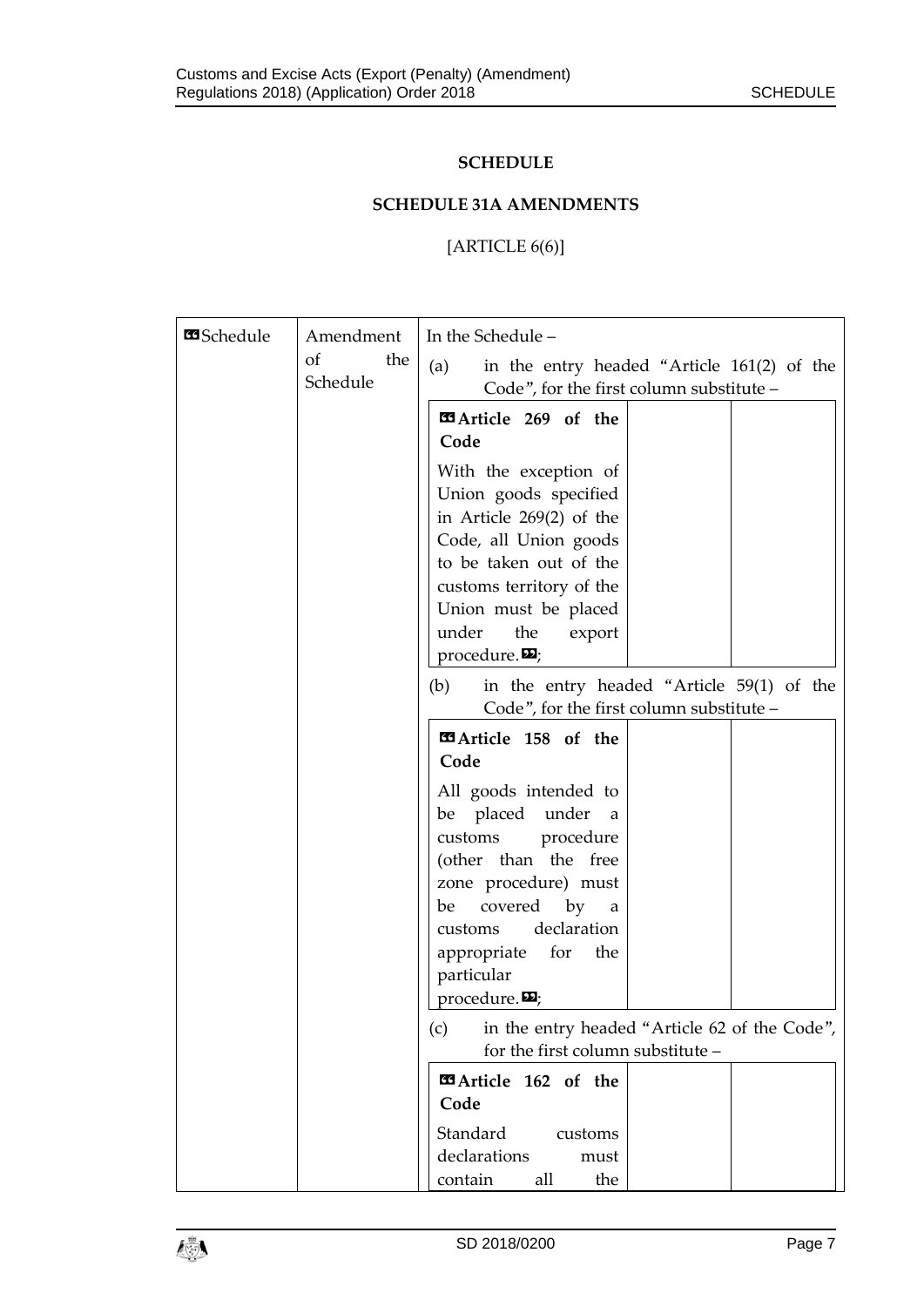| particulars<br>necessary<br>for application of the<br>provisions<br>governing<br>the customs procedure<br>for which the goods are<br>declared. $\mathbf{E}$ ;                                                                                                                                                               |
|-----------------------------------------------------------------------------------------------------------------------------------------------------------------------------------------------------------------------------------------------------------------------------------------------------------------------------|
| after that entry insert -<br>(d)                                                                                                                                                                                                                                                                                            |
| <b>E3</b> Article 163 of the<br>Code<br>The<br>£1,000 $\mathbf{\Sigma}$ ;<br>declarant.<br>The<br>supporting<br>documents required for<br>the application of the<br>provisions governing<br>the customs procedure<br>for which the goods are<br>declared must be in the<br>declarant's possession<br>and at the disposal of |
| Customs at the time<br>the<br>when<br>customs<br>declaration is lodged.                                                                                                                                                                                                                                                     |
| in the entry headed "Article 161(5) of the<br>(e)<br>Code and Articles 789 and 790 of the<br>Implementing Regulation", for the<br>first<br>column substitute -                                                                                                                                                              |
| EArticle 221 of the<br>Implementing<br>Regulation                                                                                                                                                                                                                                                                           |
| Export<br>declarations<br>must be lodged at the<br>competent<br>customs<br>office for placing the<br>goods under the export<br>procedure. $\mathbf{E}$ ;                                                                                                                                                                    |
| in the entry headed "Article 182b of the Code<br>(f)<br>592b<br>and<br>Articles<br>and<br>592f<br>of<br>the<br>Implementing Regulation", for<br>first<br>the<br>column substitute -                                                                                                                                         |
| EArticle 263 of the<br>Code and Article 244<br>of<br>the<br>Delegated<br>Regulation<br>Pre-departure<br>declarations must be                                                                                                                                                                                                |

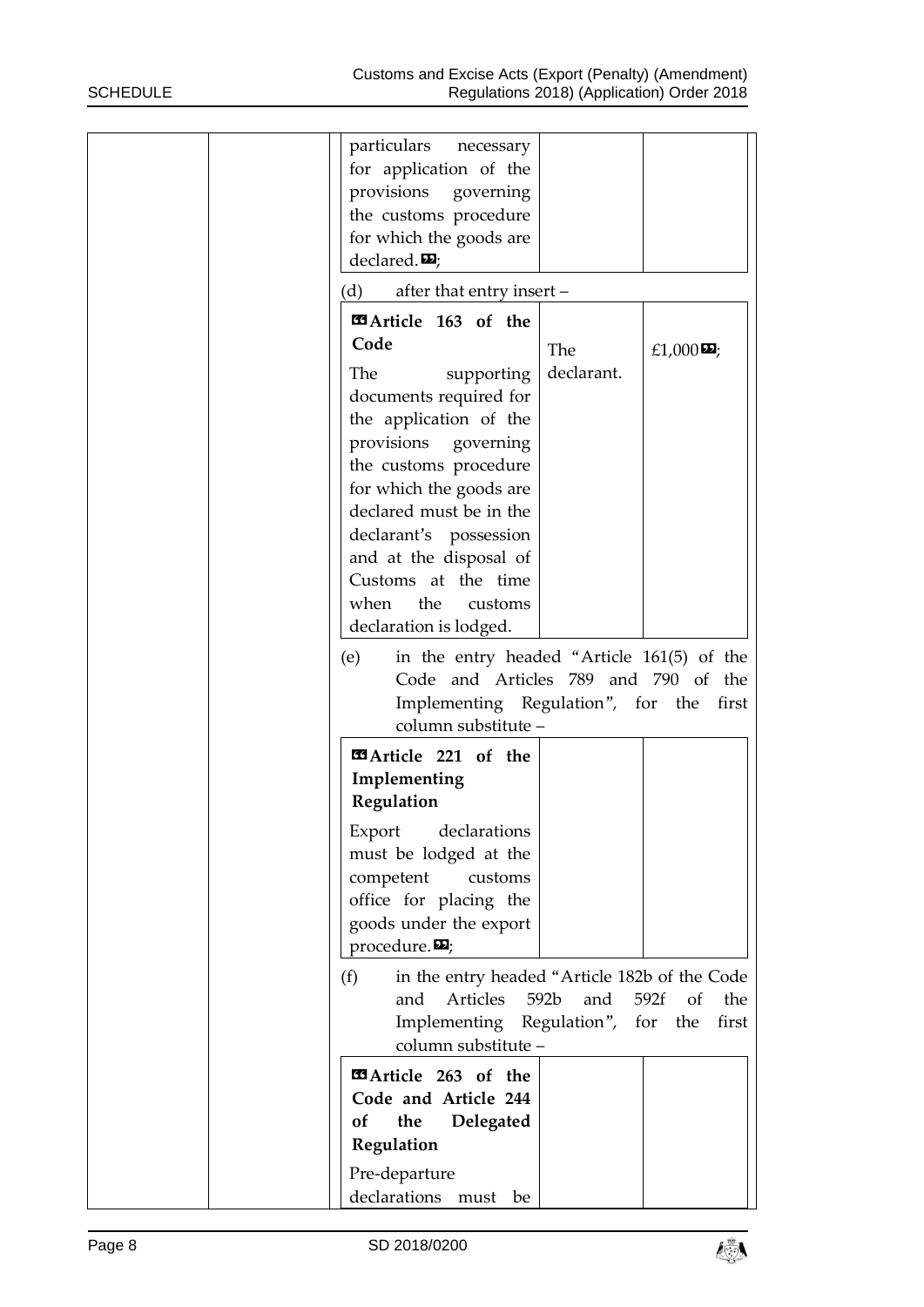| lodged within the time<br>limits specified<br>in<br>Article 244 of<br>the<br>Delegated Regulation,<br>containing<br>the<br>particulars necessary<br>for risk analysis for<br>security and safety<br>purposes. $\mathbf{E}$ ;                                                                                                        |                                                                                                                                    |                  |
|-------------------------------------------------------------------------------------------------------------------------------------------------------------------------------------------------------------------------------------------------------------------------------------------------------------------------------------|------------------------------------------------------------------------------------------------------------------------------------|------------------|
| in the entry headed "Article 795 of the<br>(g)<br>Implementing Regulation", for the first<br>column substitute -                                                                                                                                                                                                                    |                                                                                                                                    |                  |
| <b>Example 162 and 267</b><br>the Code<br>of<br>and<br>Article 337 of<br>the<br><b>Delegated Regulation</b>                                                                                                                                                                                                                         |                                                                                                                                    |                  |
| Where an export or re-<br>export declaration was<br>required but the goods<br>have been taken out of<br>the customs territory of<br>the Union without one,<br>retrospective<br>a<br>declaration must be<br>lodged at the customs<br>office competent for the<br>place where<br>the<br>exporter<br>is<br>established. $\mathbf{E}$ ; |                                                                                                                                    |                  |
| (h)<br>for the entry headed "Article 182c of the<br>Code", substitute -                                                                                                                                                                                                                                                             |                                                                                                                                    |                  |
| <b>Example 263, 267</b><br>and 271 of the Code<br>and Article 337 of the<br>Implementing<br>Regulation<br>Where goods<br>are<br>out<br>taken<br>of<br>the<br>customs territory of<br>Union<br>and<br>the<br>$\alpha$                                                                                                                | The<br>person<br>who<br>takes<br>the goods out<br>of<br>the<br>customs<br>territory.<br>The<br>person<br>whose<br>in<br>name or on | £1,000<br>£1,000 |
| declaration<br>customs<br>re-export<br>a<br>or<br>declaration<br>is<br>not<br>lodged as<br>pre-<br>a                                                                                                                                                                                                                                | whose behalf<br>the<br>person<br>who<br>takes<br>the goods out                                                                     |                  |

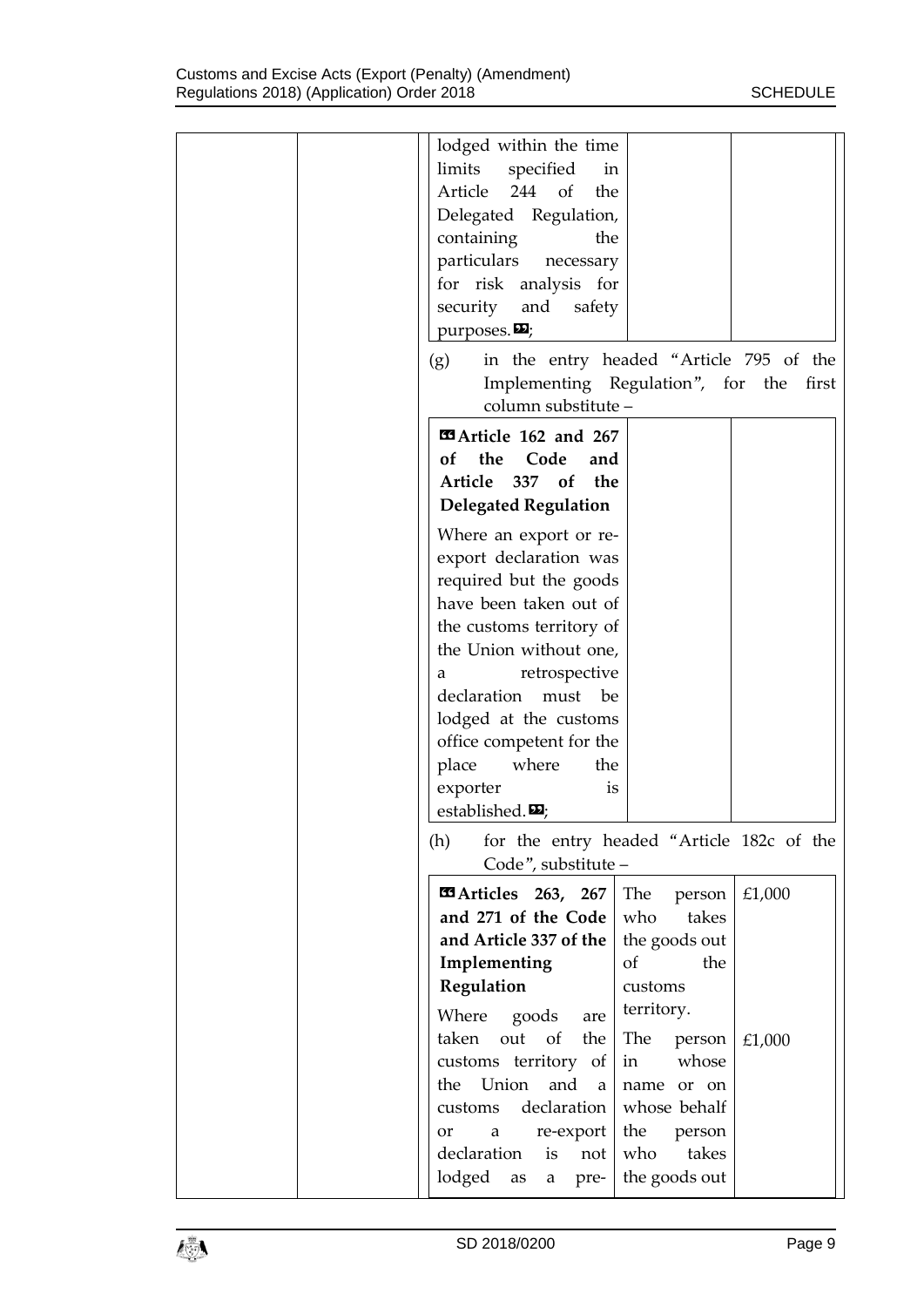| departure declaration,<br>exit<br>an<br>summary<br>declaration must be<br>lodged at the customs<br>office of exit.                                                                                                                                                                                                                                                                                                                                                                  | of<br>that<br>territory acts.<br>The<br>person<br>who assumes<br>responsibility<br>for<br>carriage<br>of the goods<br>before<br>their<br>exit from that<br>territory. | £1,000 $\boldsymbol{\Sigma}$ ; |
|-------------------------------------------------------------------------------------------------------------------------------------------------------------------------------------------------------------------------------------------------------------------------------------------------------------------------------------------------------------------------------------------------------------------------------------------------------------------------------------|-----------------------------------------------------------------------------------------------------------------------------------------------------------------------|--------------------------------|
| in the entry headed "Article 253(6) and 253(7)<br>(i)<br>of the Implementing Regulation", for the first                                                                                                                                                                                                                                                                                                                                                                             |                                                                                                                                                                       |                                |
| column substitute -<br><b>Ela</b> Articles 166, 167 and<br>of the Code,<br>182<br>Articles 145 and 150 of<br>Delegated<br>the<br>Regulation<br>and<br>Articles 234 and 235 of<br>Implementing<br>the<br>Regulation<br>A person authorised<br>under Article 166(2) of<br>the Code for the regular<br>use of a simplified<br>declaration, or under<br>Article 182(1) of the<br>Code for lodging a<br>declaration in the form<br>of an entry in the<br>declarant's<br>records<br>must: |                                                                                                                                                                       |                                |
| comply with the<br>(a)<br>relevant<br>conditions, meet<br>the<br>relevant<br>criteria<br>and<br>comply with the<br>relevant<br>obligations;<br>inform<br>the<br>(b)<br>authorising<br>authorities of all<br>factors<br>arising                                                                                                                                                                                                                                                      |                                                                                                                                                                       |                                |

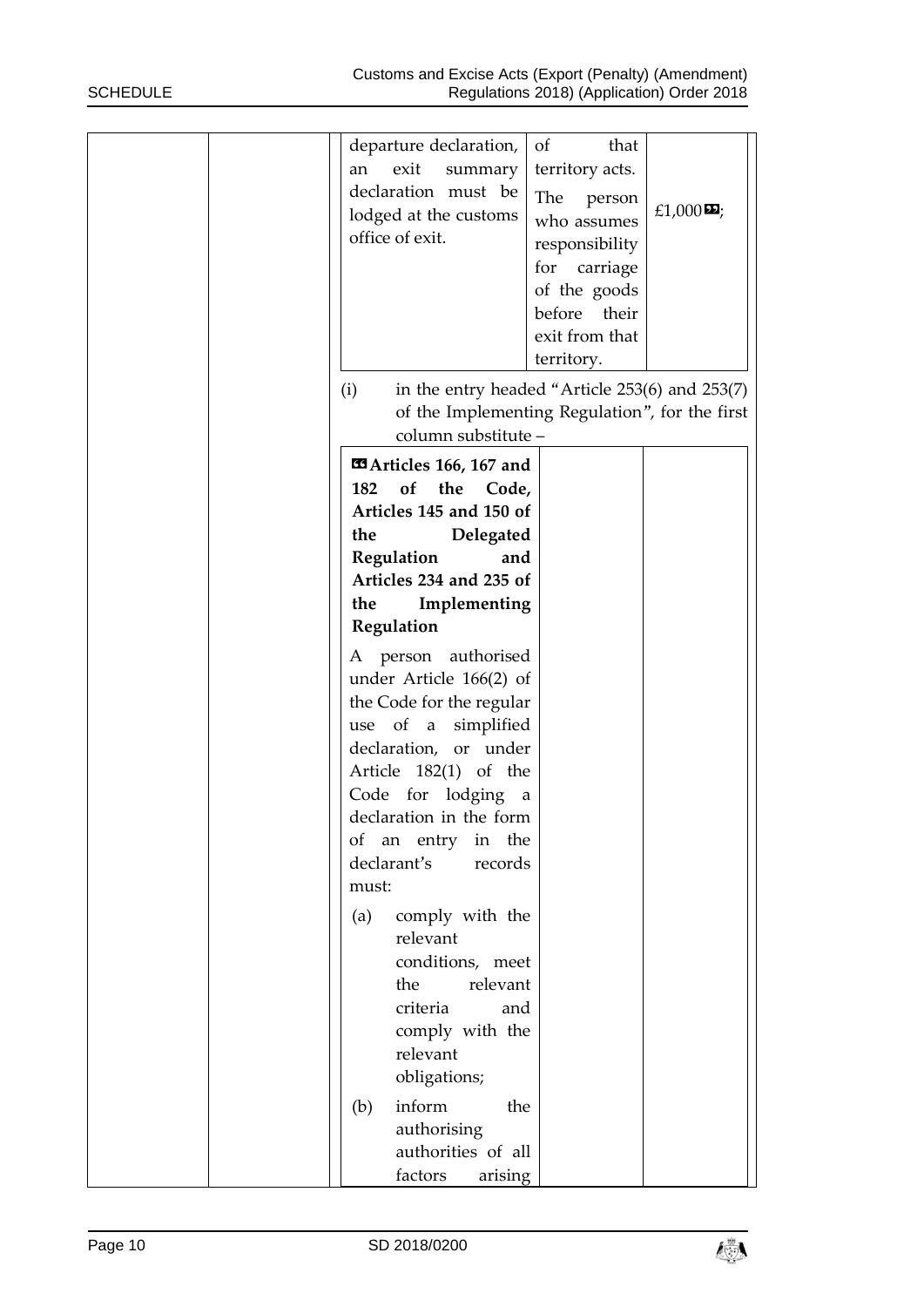|  | after<br>authorisation has<br>granted<br>been<br>which<br>may<br>influence<br>its<br>continuation<br>or<br>content. $\mathbf{E}$ ;<br>for the entry headed "Article 793 of the<br>(j)<br>Implementing Regulation, the<br>(Presentation<br>Regulations 2003 and Article 183 of the Code", | of Goods                                                                                                                                      | Customs<br>for<br>Export) |
|--|------------------------------------------------------------------------------------------------------------------------------------------------------------------------------------------------------------------------------------------------------------------------------------------|-----------------------------------------------------------------------------------------------------------------------------------------------|---------------------------|
|  | substitute-<br><b>EArticle 267 of the</b><br>Code<br>Goods to be taken out<br>the<br>of<br>customs<br>territory of the Union<br>must be presented to<br>Customs on exit.                                                                                                                 | The<br>person<br>who<br>takes<br>the goods out<br>of<br>the<br>customs<br>territory.                                                          | £2,500                    |
|  |                                                                                                                                                                                                                                                                                          | The<br>person<br>whose<br>in<br>name of on<br>whose behalf<br>the<br>person<br>takes<br>who<br>the goods out<br>of<br>that<br>territory acts. | £2,500                    |
|  |                                                                                                                                                                                                                                                                                          | The<br>person<br>who assumes<br>responsibility<br>for carriage<br>of the goods<br>before their<br>exit from that<br>territory.                | £2,500 $\mathbf{E}$ ;     |
|  | for the entry headed "Article 796d(1) of the<br>(k)<br>Implementing Regulation", for the first<br>column substitute -<br>EArticle 267 of the<br>Code and Article 332<br>of the Implementing                                                                                              |                                                                                                                                               |                           |
|  | Regulation                                                                                                                                                                                                                                                                               |                                                                                                                                               |                           |

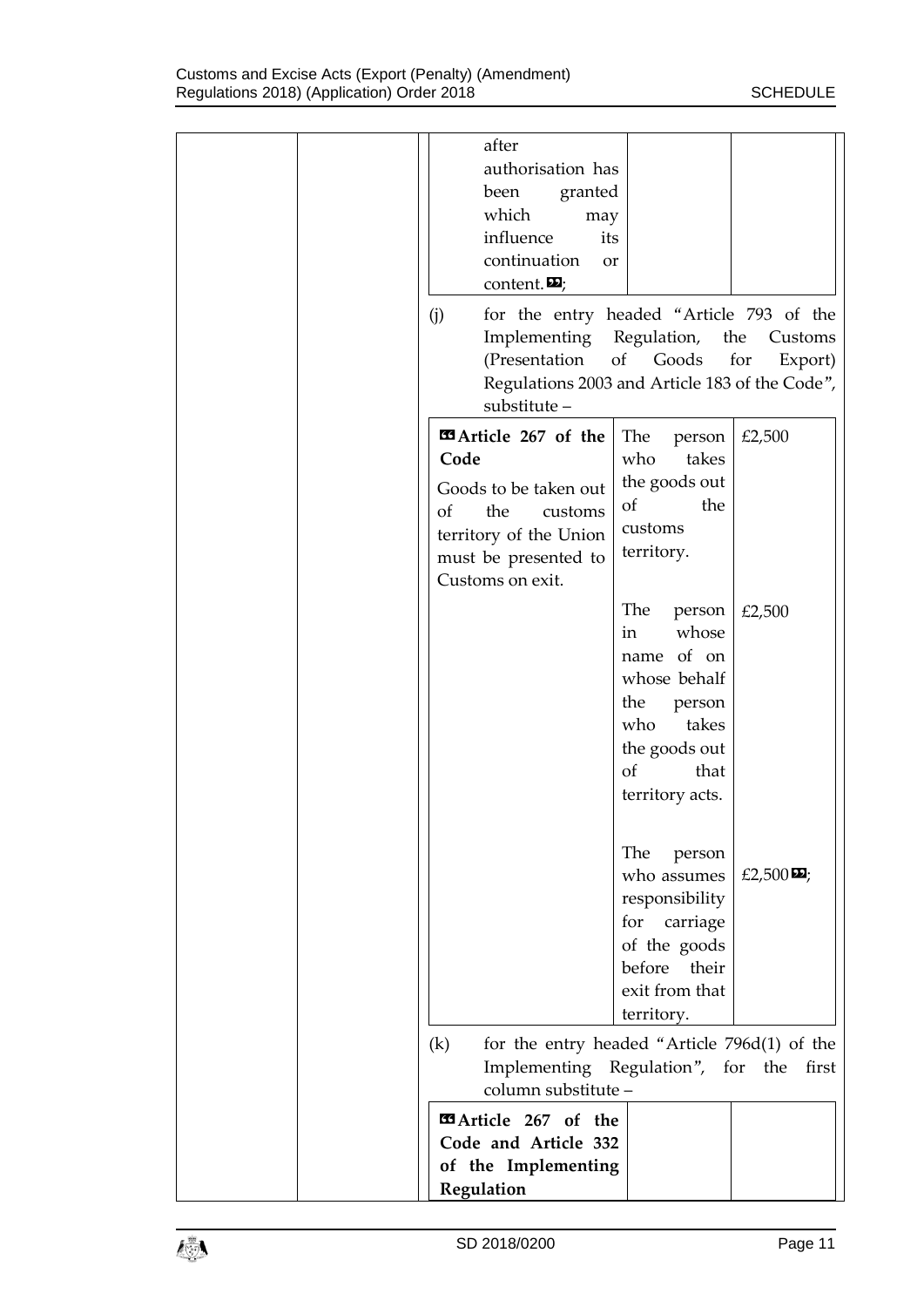|  | A carrier may not load<br>goods for carriage out<br>of the customs territory<br>unless the information<br>referred to in Article<br>332(5)<br>of<br>Implementing<br>Regulation has been<br>provided to the carrier.<br>The carrier shall notify<br>the exit of the goods to<br>the customs office of<br>exit by providing that<br>information unless it is<br>available<br>to<br>authorities<br>customs<br>through<br>existing<br>commercial, port<br>transport systems<br>processes. $\mathbf{\Sigma}$<br>(1) | the<br>the<br>or<br>or<br>for the entry headed "Article 796d(4) of the<br>Implementing Regulation" substitute - |                       |
|--|----------------------------------------------------------------------------------------------------------------------------------------------------------------------------------------------------------------------------------------------------------------------------------------------------------------------------------------------------------------------------------------------------------------------------------------------------------------------------------------------------------------|-----------------------------------------------------------------------------------------------------------------|-----------------------|
|  | EArticle 267 of the<br>Code and Article 340<br>of the Implementing<br>Regulation<br>Where goods<br>(a)<br>released<br>export or<br>export<br>are<br>longer intended<br>to be taken out<br>of the customs<br>territory of the<br>Union,<br>customs<br>of export must<br>informed<br>be<br>immediately.                                                                                                                                                                                                          | <b>The</b><br>for<br>declarant<br>re-<br>no<br>the<br>office                                                    | £1,000                |
|  | (b)<br>Where the goods<br>already<br>have<br>been presented<br>to the customs<br>office of exit,                                                                                                                                                                                                                                                                                                                                                                                                               | The person<br>who<br>removes<br>the goods<br>from<br>the<br>custom                                              | £1,000 $\mathbf{E}$ ; |

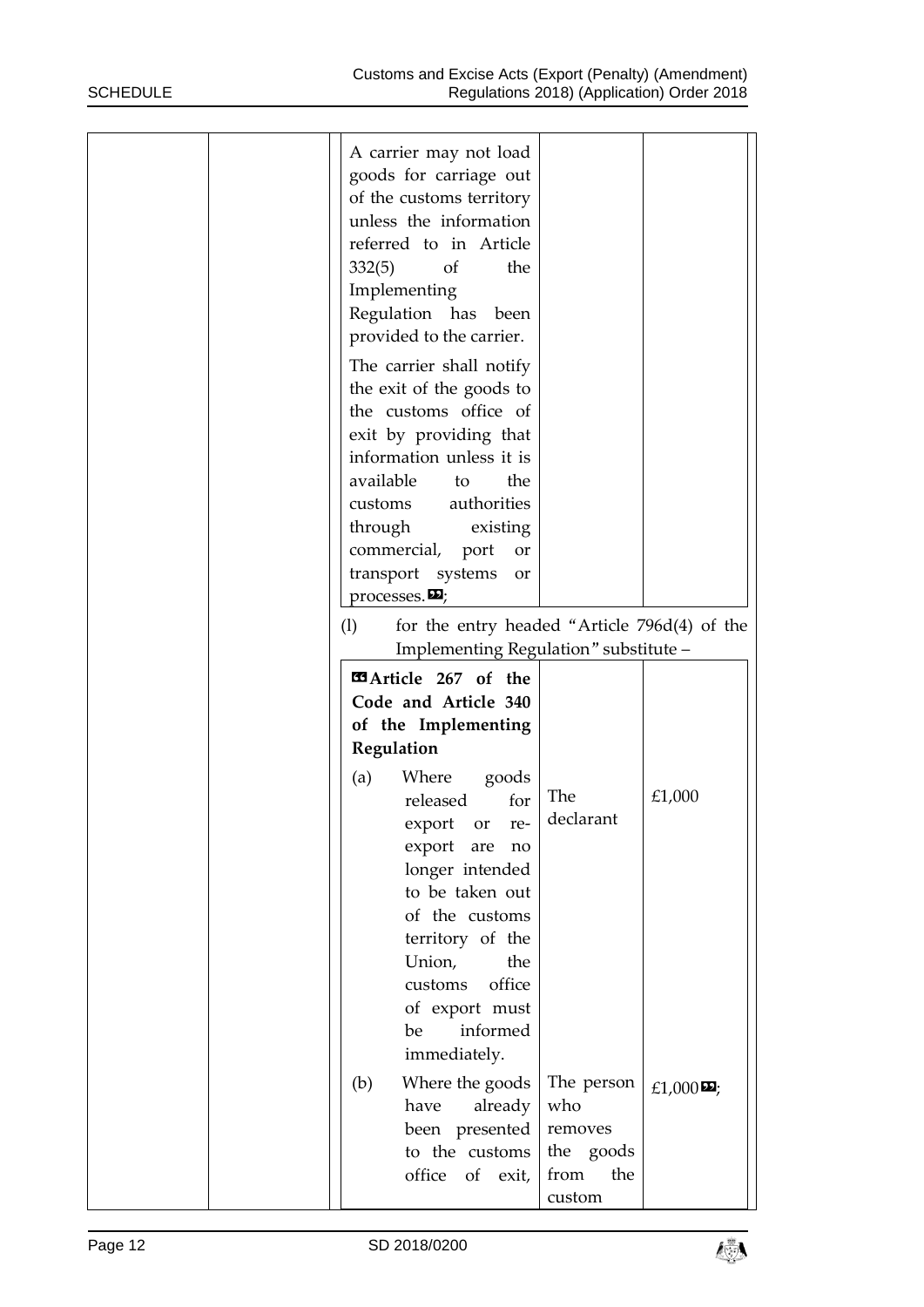| that office must office<br>informed  <br>be<br>that the $goods$<br>will<br>not<br>be<br>taken out of the<br>customs<br>territory of the<br>Union and must<br>be informed of<br>the MRN of the<br>export or re-<br>export<br>declaration. | of<br>exit to<br>$\alpha$<br>place<br>within the<br>customs<br>territory. |                       |
|------------------------------------------------------------------------------------------------------------------------------------------------------------------------------------------------------------------------------------------|---------------------------------------------------------------------------|-----------------------|
|                                                                                                                                                                                                                                          |                                                                           |                       |
| for the entry headed "Article 798 of the<br>(m)<br>Implementing Regulation" substitute -                                                                                                                                                 |                                                                           |                       |
| <b>Example 162 and 267</b>                                                                                                                                                                                                               |                                                                           |                       |
| the<br>Code<br>of<br>and<br>Article 337(2) of the<br><b>Delegated Regulation</b>                                                                                                                                                         |                                                                           |                       |
| Where goods which left<br>the customs territory<br>under cover of an ATA<br>carnet are no longer                                                                                                                                         | The<br>exporter.                                                          | £1,000 $\mathbf{E}$ ; |
| intended<br>be<br>to<br>reimported, an export<br>declaration containing                                                                                                                                                                  |                                                                           |                       |
| the particulars referred<br>to in Annex B to the<br>Delegated Regulation                                                                                                                                                                 |                                                                           |                       |
| shall be presented to<br>the customs office of                                                                                                                                                                                           |                                                                           |                       |
| export.                                                                                                                                                                                                                                  |                                                                           |                       |
| after that entry insert -<br>(n)                                                                                                                                                                                                         |                                                                           |                       |
| <b>Exa</b> Article 274 of the<br>Code and Article 336<br>of the Implementing                                                                                                                                                             |                                                                           |                       |
| Regulation<br>re-export<br>A                                                                                                                                                                                                             |                                                                           |                       |
| notification must be<br>lodged where -                                                                                                                                                                                                   |                                                                           |                       |
| (a) non-Union goods<br>removed<br>are<br>from temporary                                                                                                                                                                                  | The<br>person<br>who<br>takes<br>the goods out                            | £1,000                |
| storage<br>and                                                                                                                                                                                                                           | of<br>the                                                                 |                       |

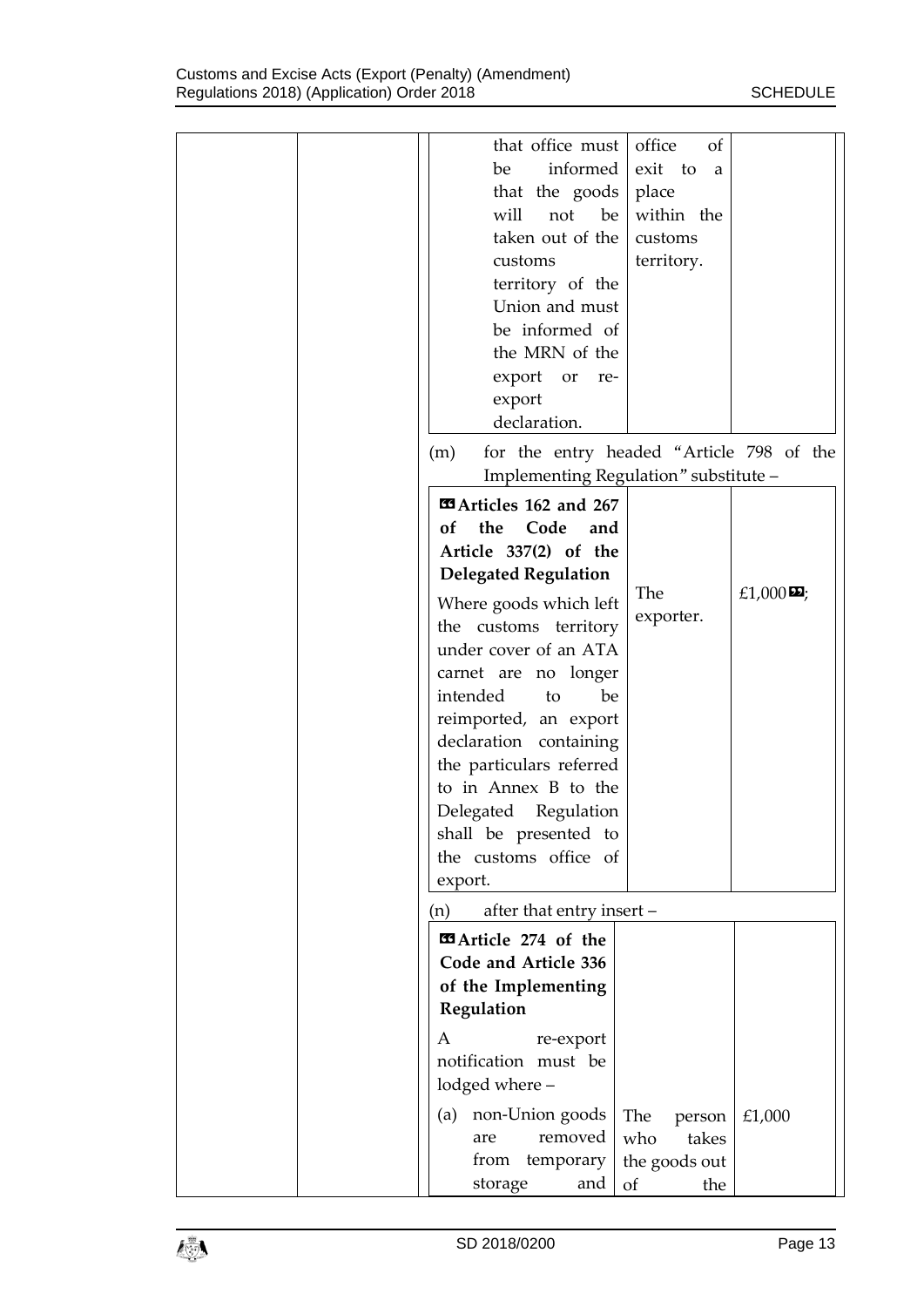|  |         | taken out of the<br>customs territory<br>of the Union, and                                                                                                                    | customs<br>territory.                                                                                                                                    |                       |
|--|---------|-------------------------------------------------------------------------------------------------------------------------------------------------------------------------------|----------------------------------------------------------------------------------------------------------------------------------------------------------|-----------------------|
|  | (b)     | the obligation to<br>lodge an<br>exit<br>summary<br>declaration<br>for<br>the goods<br>is<br>waived.                                                                          | The<br>person<br>whose<br>in<br>name or on<br>whose behalf<br>the<br>person<br>who<br>takes<br>the goods out<br><sub>of</sub><br>that<br>territory acts. | £1,000                |
|  |         |                                                                                                                                                                               | The<br>person<br>who assumes<br>responsibility<br>for<br>carriage<br>of the goods<br>before<br>their<br>exit from that<br>territory.                     | £1,000 $\mathbf{E}$ ; |
|  | $\circ$ | omit the entry headed "Article 841a of the<br>Implementing Regulation"                                                                                                        |                                                                                                                                                          |                       |
|  | (p)     | in the entry headed "Article 14 of the Code and<br>section 23 of the Finance Act 1994", in the<br>heading, for "Article 14" substitute <b>s</b> Article<br>$15\,\mathrm{m}$ ; |                                                                                                                                                          |                       |
|  | (q)     | in the entry headed "Article 16 of the Code and<br>Regulations 3 to 5 and 9 of the Customs Traders<br>(Accounts and Records) Regulations 1995" -                              |                                                                                                                                                          |                       |
|  |         | the<br>(i)<br>in                                                                                                                                                              | heading, for "Article"<br>substitute $\blacksquare$ Article 51 $\blacksquare$ , and                                                                      | 16"                   |
|  |         | (ii)                                                                                                                                                                          | in the second column, for "article 16"<br>substitute $\blacksquare$ Article 51 $\blacksquare$ .                                                          |                       |

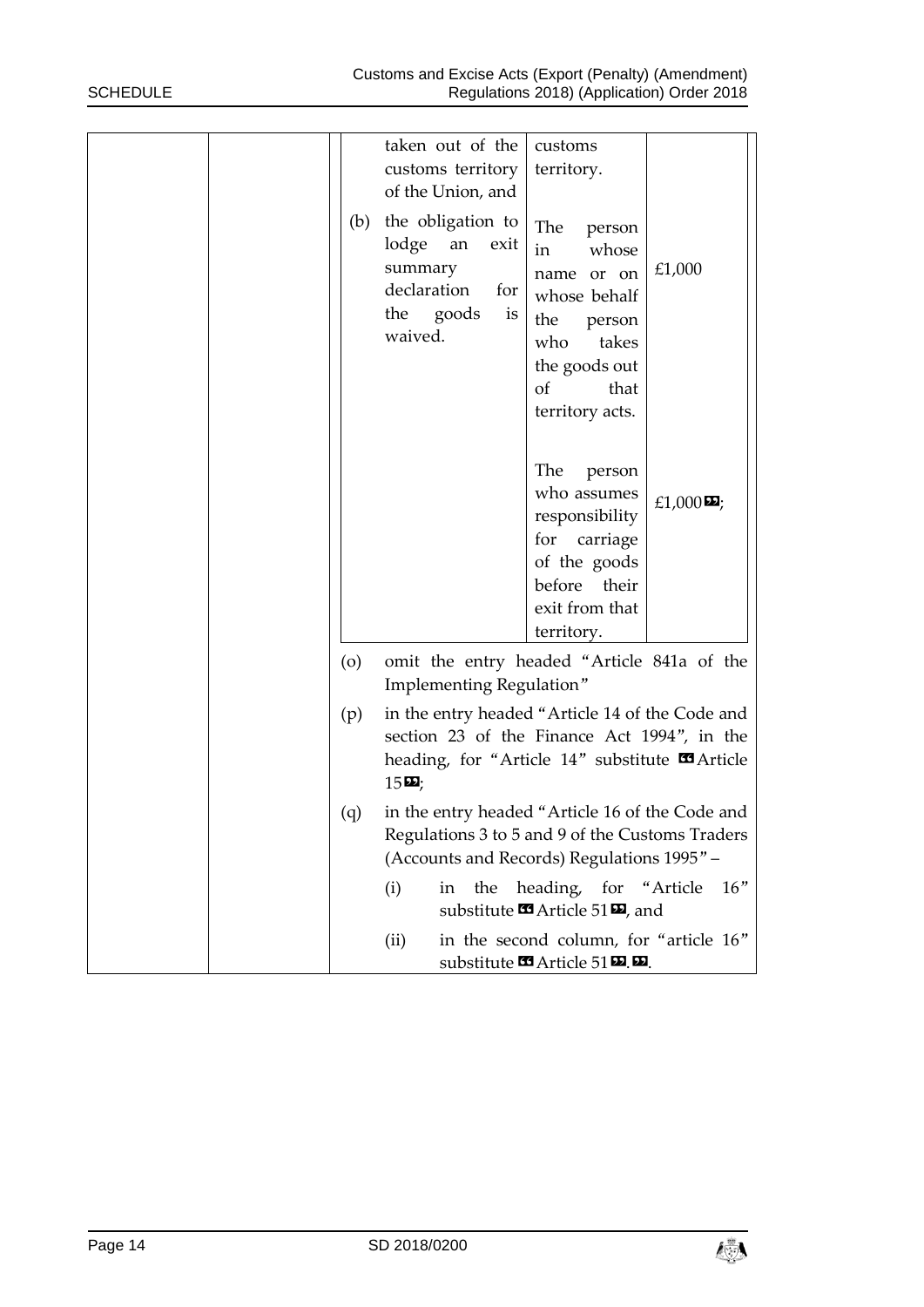# *EXPLANATORY NOTE*

## *(This note is not part of the Order)*

This Order applies in Island law the Finance Act 2003, Part 3 (Amendment) Order 2018[8](#page-14-0) and the Export (Penalty) (Amendment) Regulations 2018[9](#page-14-1) by amending the Customs and Excise Acts (Application) Order 1979[10](#page-14-2) ("the principal Order").

The Finance Act 2003, Part 3 (Amendment) Order 2018, as it has effect in the Island, updates references to the current EU provisions, replacing references to the Community Customs Code and associated legislation which have lapsed with references to the Union Customs Code and associated legislation that are currently in operation and have effect in the Island. Part 3 of the Finance Act 2003, as it applies to the Island, makes provision for, and in connection with, a penalty scheme in relation to taxes and duties on importation and exportation.

The Export (Penalty) (Amendment) Regulations 2018 amend the Export (Penalty) Regulations 2003[11](#page-14-3) ("the 2003 Regulations"), as they have effect in the Island by means of Schedule 31A to the principal Order, to replace references to the Community Customs Code and associated legislation which have lapsed with references to the Union Customs Code and associated legislation that are currently in operation and have effect in the Island. The 2003 Regulations make provision for the imposition of civil financial penalties where there has been a failure to comply with a duty, obligation, requirement or condition in the case of specific taxes or duties relating to exports.

<span id="page-14-3"></span><span id="page-14-2"></span>SI 2003/3102



 $\overline{a}$ 

<span id="page-14-0"></span><sup>8</sup> SI 2018/461

<span id="page-14-1"></span><sup>9</sup> SI 2018/507

<sup>10</sup> GC 38/79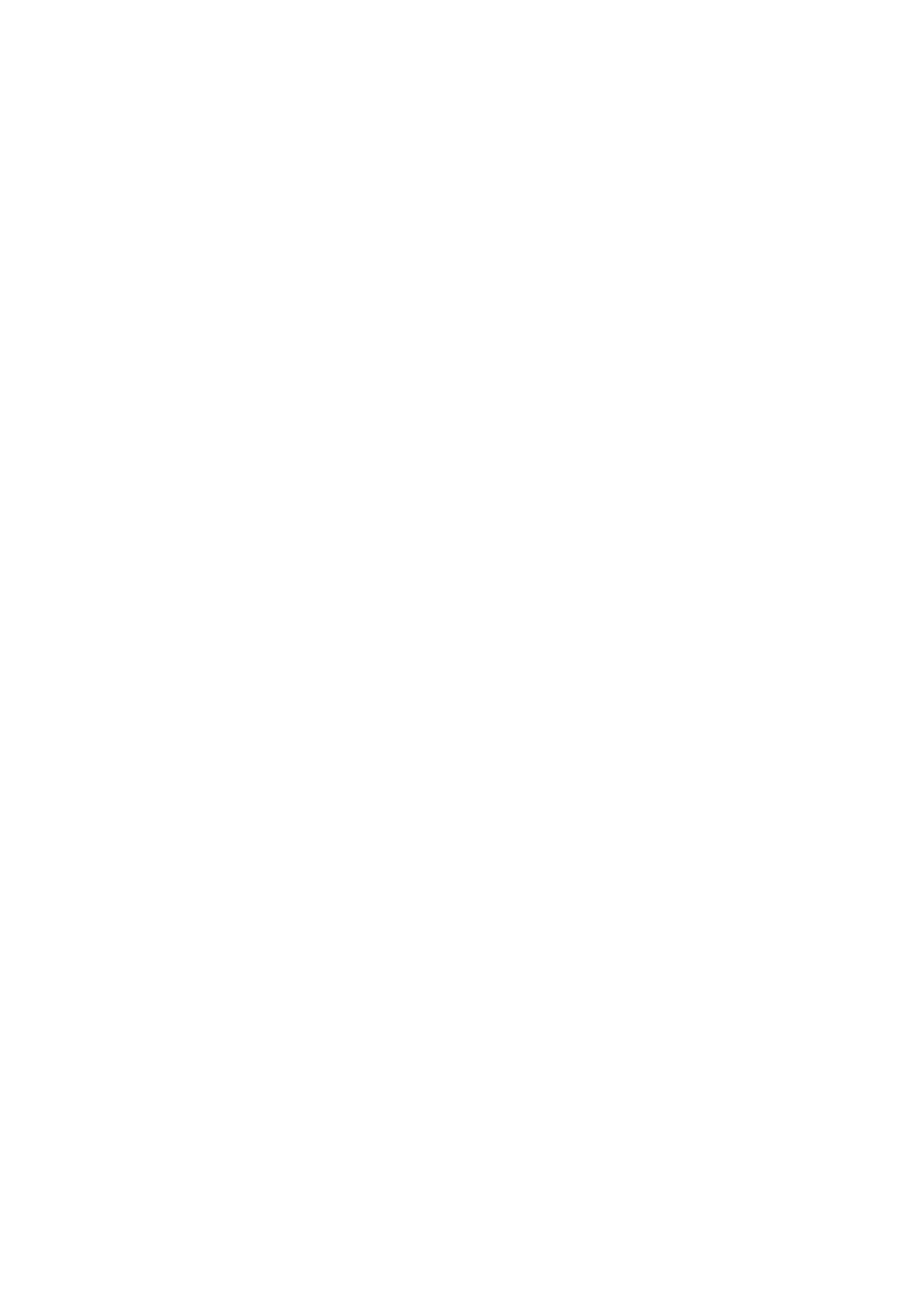### **Annex 1**

STATUTORY INSTRUMENTS

# **2018 No. 461**

# **CUSTOMS**

# The Finance Act 2003, Part 3 (Amendment) Order 2018

 $M$ ade - - -  $29^{th}$  March 2018

Coming into force in accordance with article 1

The Treasury, in exercise of the powers conferred by sections 24(5) and 41(1) of the Finance Act  $2003^{12}$  $2003^{12}$  $2003^{12}$ , make the following Order:

### **Citation and commencement**

**1.** This Order may be cited as the Finance Act 2003, Part 3 (Amendment) Order 2018 and comes into force on the day after the day on which it is made.

### **Interpretation**

**2.** In this Order "the Act" means the Finance Act 2003 (of Parliament), as it has effect in the Island.

### **Amendment of Part 3 of the Act**

- **3.** Part 3 of the Act is amended as follows.
- **4.** In section 24 (introductory)<sup>[13](#page-16-1)</sup>—
	- (a) in subsection  $(2)(b)$  and  $(c)$ , for "Community" substitute "Union";
	- (b) in subsection (3)—
		- (i) omit the entries for "the Community Customs Code", "Community export duty" and

"Community import duty";

(ii) in the entry for "preferential tariff country", for "Article 20(3)(d) of the Community

 $\overline{a}$ 

<span id="page-16-1"></span><span id="page-16-0"></span> $12$  2003 c.14.<br>  $13$  Section 24

Section 24 was amended by article 4(1) of the Treaty of Lisbon (Changes in Terminology) Order S.I. 2011/1043.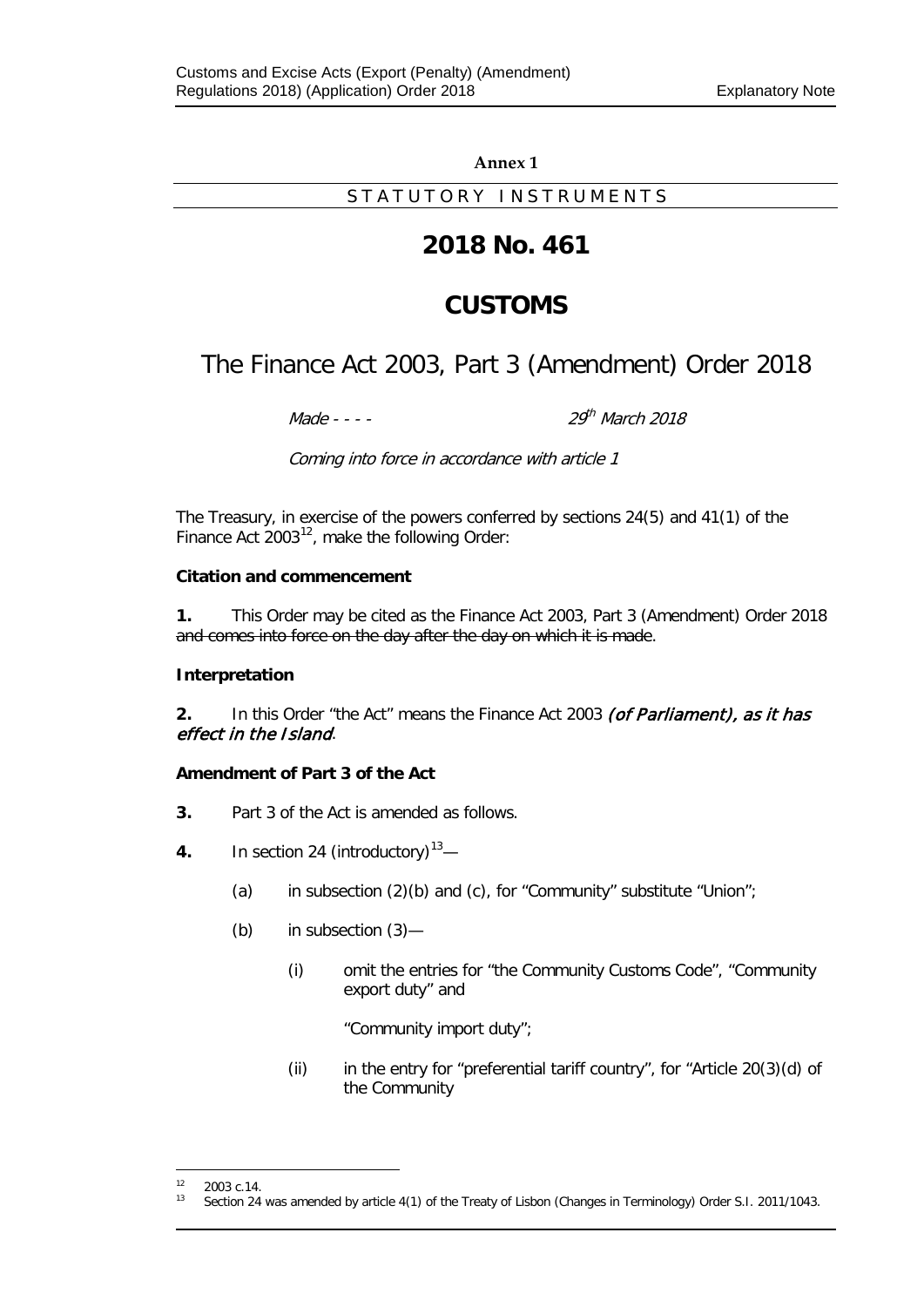Customs Code" substitute "Article 56(2)(d) of the Union Customs Code";

(c) at the end of that subsection insert—

""Union Customs Code" means Regulation (EU) No  $952/2013^{14}$  $952/2013^{14}$  $952/2013^{14}$  of the European Parliament and of the Council of 9 October 2013 laying down the Union Customs Code;

"Union export duty" means export duty, as defined in Article 5(21) of the Union Customs Code;

"Union import duty" means import duty, as defined in Article 5(20) of the Union Customs Code.";

- (d) in subsections (4) and  $(5)(a)$  in subsection (4), for "Community Customs Code" substitute "Union Customs Code".
- **5.** In section 26 (penalty for contravention of relevant rule)<sup>15</sup>—
	- (a) in subsection (8), for paragraph (c) substitute—
		- "(c) in the case of customs duty, Union export duty or Union import duty, Union customs legislation;";
	- (b) in subsection  $(8)(d)$ , for "Community customs rules as they apply" substitute "Union customs legislation as it applies";
	- (c) in subsection (9)—
		- (i) omit the definition of "Community customs rules";
		- (ii) at the end insert—

""Union customs legislation" means customs legislation, as defined in Article 5(2) of the Union Customs Code.".

### **Effect**

1

**6.** This Order has effect in respect of conduct which begins on or after the day upon which this Order comes into force.

Craig Whittaker Andrew Stephenson 29<sup>th</sup> March 2018 Two of the Lords Commissioners of Her Majesty's Treasury

<span id="page-17-1"></span><span id="page-17-0"></span><sup>14</sup> OJ No L269, 10.10.2013, p.1.<br><sup>15</sup> Section 26 was amonded by a

<sup>15</sup> Section 26 was amended by article 6(2)(b) of Part 2 of the Treaty of Lisbon (Changes in Terminology) Order S.I. 2011/1043.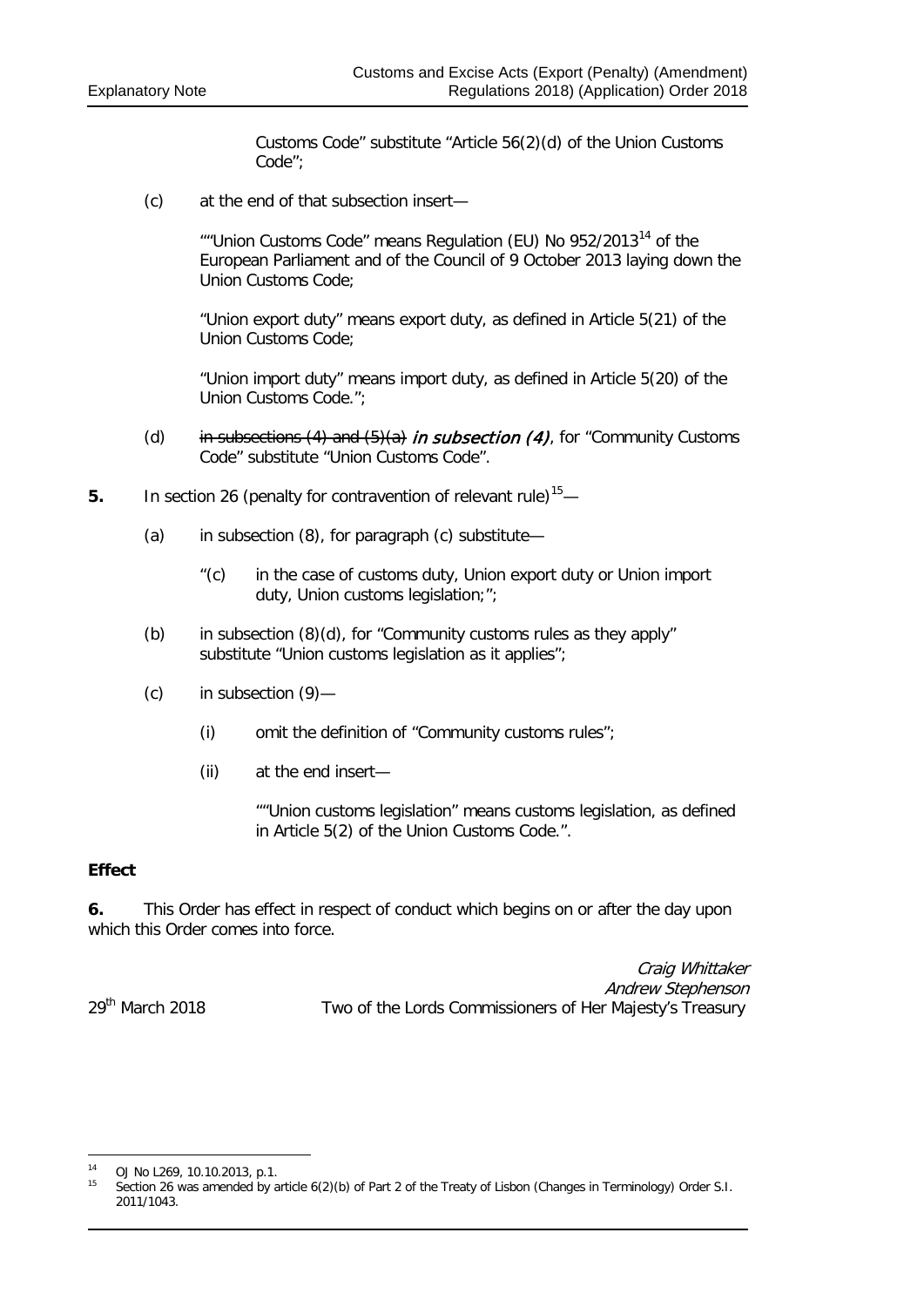### **EXPLANATORY NOTE**

(This note is not part of the Order)

This Order amends Part 3 of the Finance Act 2003 (c.14) ("FA2003"). Part 3 makes provision for and in connection with a penalty scheme in relation to taxes and duties on importation and exportation.

This Order makes amendments to Part 3 that are consequential on the repeal of the Community Customs Code ("CCC") and Commission Regulation (EEC) No 2454/93 and their replacement by the Union Customs Code ("UCC") and Commission Implementing Regulation (EU) 2015/2447.

Article 1 provides for the coming into force of the Order.

Articles 4 and 5 amend sections 24 and 26 FA2003 respectively to replace references to the CCC with the relevant corresponding reference to the UCC.

Article 6 provides that the Order has effect in respect of conduct beginning on or after the day this Order comes into force.

A Tax Information and Impact Note (TIIN) covering this instrument will be published on the gov.uk website at the following link [https://www.gov.uk/government/collections/tax](https://www.gov.uk/government/collections/tax-informationand-impact-notes-tiins)[informationand-impact-notes-tiins.](https://www.gov.uk/government/collections/tax-informationand-impact-notes-tiins)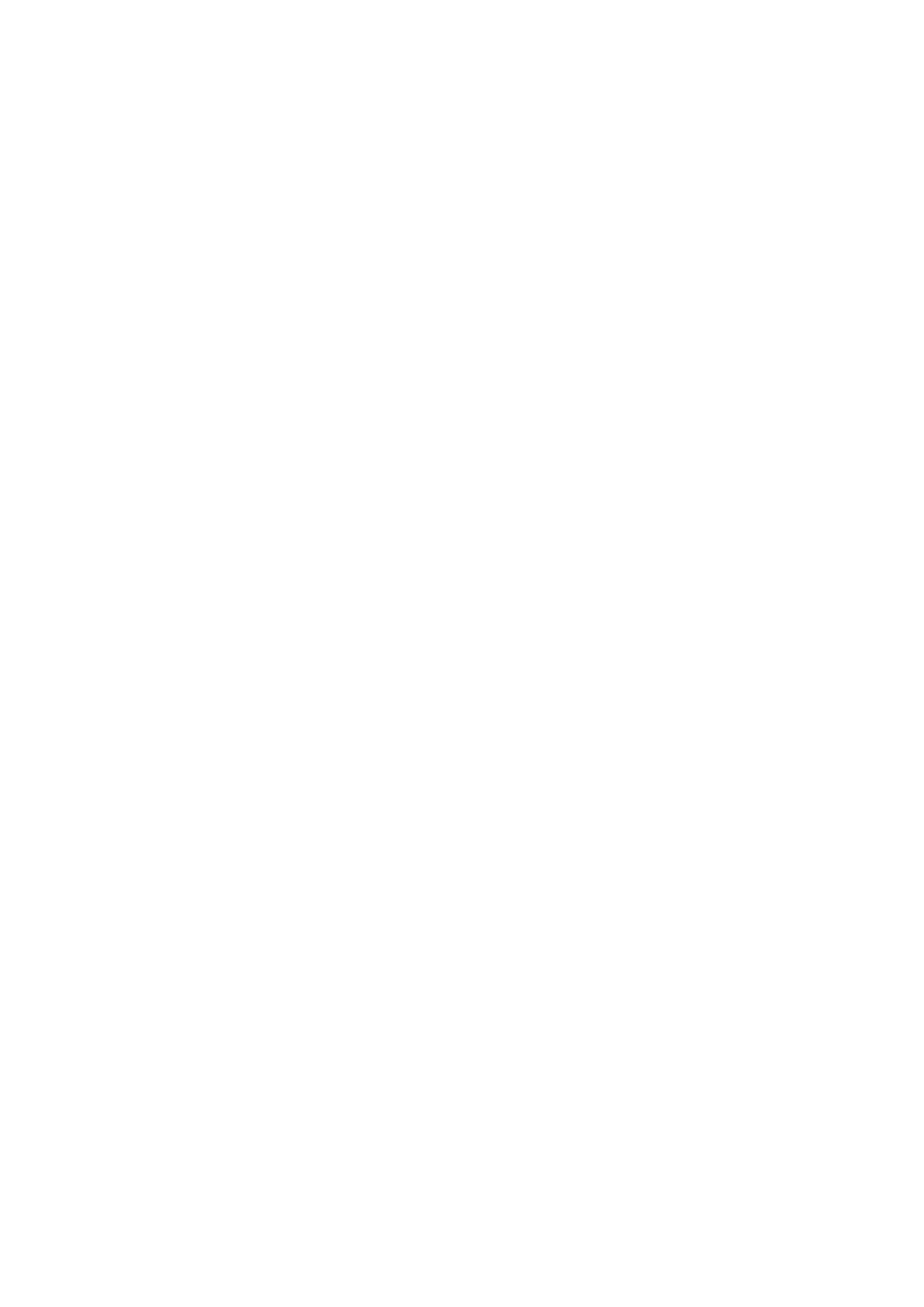#### **Annex 2**

STATUTORY INSTRUMENTS

# **2018 No. 507**

# **CUSTOMS AND EXCISE**

The Export (Penalty) (Amendment) Regulations 2018

| $Made - - -$           | 20 <sup>th</sup> April 2018 |
|------------------------|-----------------------------|
| Laid before Parliament | $23rd$ April 2018           |
| Coming into force - -  | 14 <sup>th</sup> May 2018   |

The Commissioners for Her Majesty's Revenue and Customs make the following Regulations in exercise of the powers conferred by section 2(2) of the European Communities Act 1972<sup>[16](#page-20-0)</sup> having been designated<sup>[17](#page-20-1)</sup> for the purposes of that section in relation to customs matters of the EU.

### **Citation and commencement**

**1.** These Regulations may be cited as the Export (Penalty) (Amendment) Regulations 2018 and come into force on 14th May 2018.

### **Amendment of the Export (Penalty) Regulations 2003**

**2.** The Export (Penalty) Regulations 2003<sup>[18](#page-20-2)</sup>, as they have effect in the Island, are amended in accordance with regulations 3 and 4.

### **Amendment of regulation 2**

- **3.** In regulation 2—
	- (a) in the definition of "the Code", for "Council Regulation 2913/92/EEC" substitute "Regulation (EU) No 952/2013 of the European Parliament and of the Council of 9 October 2013 laying down the Union Customs Code"<sup>[19](#page-20-3)</sup>;

<span id="page-20-0"></span><sup>16</sup> 1972 c.68; section 2(2) was amended by the European Union (Amendment) Act 2008 (c.7), the Schedule, Part 1 and by the Legislative and Regulatory Reform Act 2006 (c.51, section 27(1)(a).  $16$ 

<span id="page-20-1"></span><sup>17</sup> S.I. 1977/980; the Schedule designates the Commissioners of Customs and Excise to exercise powers to make regulations conferred by section 2(2) of the European Communities Act 1972, in relation to customs matters arising under the Community Treaties. The functions of those Commissioners were transferred to the Commissioners for Her Majesty's Revenue and Customs by section 5(2) of the Commissioners for Revenue and Customs Act 2005 (c.11). Section 50(1) of that Act provides that a reference to the Commissioners of Customs and Excise shall be taken as a reference to the Commissioners for Her Majesty's Revenue and Customs.

<span id="page-20-2"></span><sup>18</sup> S.I. 2003/3102, amended by S.I. 2009/56, 2011/2512 and 2014/1264.

<span id="page-20-3"></span><sup>19</sup> OJ No L269, 10.10.2013, p.1.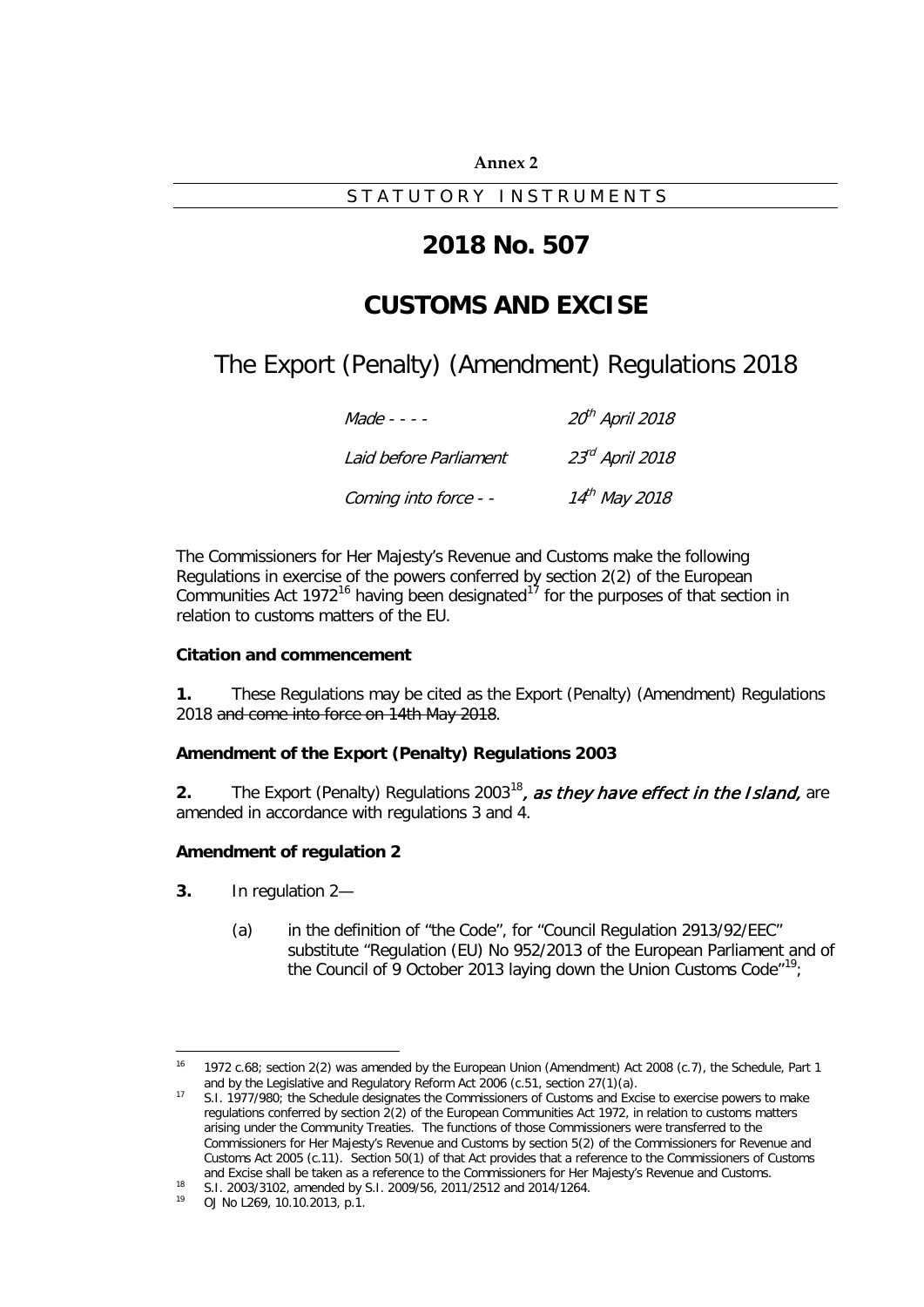- (b) omit the definitions of "Community customs rules" and "Community export duty";
- (c) for the definition of "declaration", substitute—

""declaration" means a customs declaration, as defined in Article 5(12) of the Code.";

(d) for the definition of "export", substitute—

""export" means that "customs procedure" within the meaning as given by Article 5(16) (c) of the Code;";

- (e) in the definition of "the Implementing Regulation", for "Commission Regulation 2454/93/EEC" substitute "Commission Implementing Regulation (EU) 2015/2447[20](#page-21-0) of 24 November 2015 laying down detailed rules for implementing certain provisions of Regulation (EU) No 952/2013 of the European Parliament and of the Council laying down the Code";
- (f) in the definition of "relevant export rule"—
	- (i) for "Community imposed" substitute "EU-imposed";
	- (ii) for "Community export duty" substitute "Union export duty";
	- (iii) in paragraphs (a), (b), (c) and (d), for "Community customs rules" substitute "Union customs legislation";.
- (g) after the definition of "contravene" insert—

""Delegated Regulation" means Commission Delegated Regulation (EU)  $2015/2446^{21}$  $2015/2446^{21}$  $2015/2446^{21}$  of 28 July 2015 supplementing the Code as regards certain provisions of the Code;";

(h) after the definition of "representative" insert—

""Union customs legislation" means customs legislation, as defined in Article 5(2) of the Code;;

"Union export duty" means export duty, as defined in Article 5(21) of the Code;".

### **Amendment of the Schedule**

- **4.** In the Schedule<sup>22</sup> $-$ 
	- (a) in the entry headed "Article 161(2) of the Code", for the first column substitute—

"**Article 269 of the Code** With the exception of

-

 $^{20}$  OJ No L343, 29.12.2015, p.558.

<span id="page-21-2"></span><span id="page-21-1"></span><span id="page-21-0"></span> $^{21}$  OJ No L343, 29.12.2015, p.1.<br> $^{22}$  The Schedule was substituted

The Schedule was substituted by regulation 6 of S.I. 2011/2512.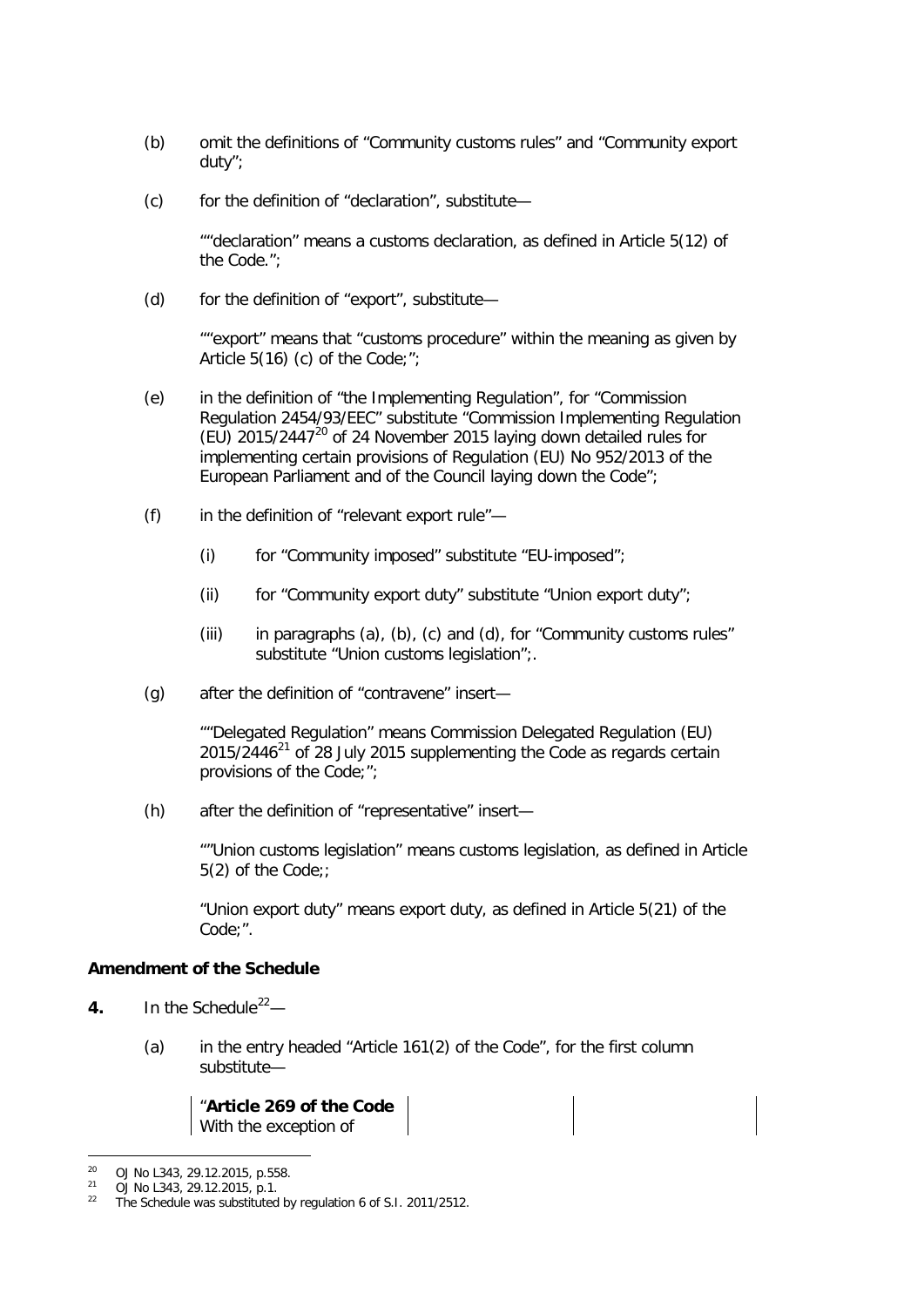Union goods specified in Article 269(2) of the Code, all Union goods to be taken out of the customs territory of the Union must be placed under the export procedure.";

(b) in the entry headed "Article 59(1) of the Code", for the first column substitute—

"**Article 158 of the Code** All goods intended to be placed under a customs procedure (other than the free zone procedure) must be covered by a customs declaration appropriate for the particular procedure.";

(c) in the entry headed "Article 62 of the Code", for the first column substitute—

"**Article 162 of the Code** Standard customs declarations must contain all the particulars necessary for application of the provisions governing the customs procedure for which the goods are declared.";

(d) after that entry insert—

(e) in the entry headed "Article 161(5) of the Code and Articles 789 and 790 of the Implementing Regulation", for the first column substitute—

| "Article 221 of the         |  |
|-----------------------------|--|
| Implementing<br>Regulation  |  |
| Export declarations must be |  |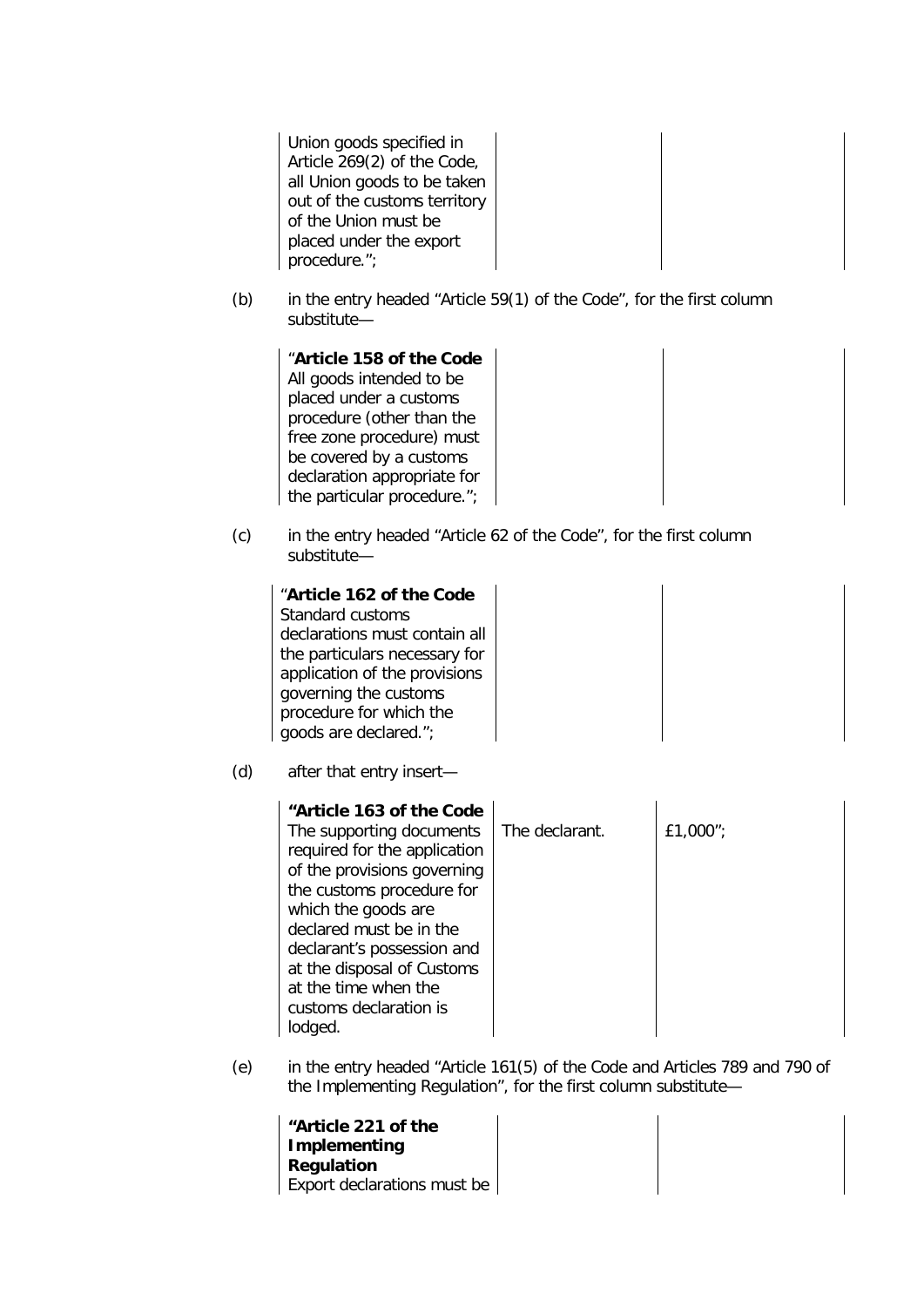lodged at the competent customs office for placing the goods under the export procedure.";

(f) in the entry headed "Article 182b of the Code and Articles 592b and 592f of the Implementing Regulation", for the first column substitute—

"**Article 263 of the Code and Article 244 of the Delegated Regulation** Pre-departure declarations must be lodged within the time limits specified in Article 244 of the Delegated Regulation, containing the particulars necessary for risk analysis for security and safety purposes.";

(g) in the entry headed "Article 795 of the Implementing Regulation", for the first column substitute—

| "Articles 162 and 267 of<br>the Code and Article<br>337 of the Delegated |  |
|--------------------------------------------------------------------------|--|
| <b>Regulation</b>                                                        |  |
| Where an export or re-                                                   |  |
| export declaration was                                                   |  |
| required but the goods                                                   |  |
| have been taken out of the                                               |  |
| customs territory of the                                                 |  |
| Union without one, a                                                     |  |
| retrospective declaration                                                |  |
| must be lodged at the                                                    |  |
| customs office competent                                                 |  |
| for the place where the                                                  |  |
| exporter is established.";                                               |  |

(h) for the entry headed "Article 182c of the Code" substitute—

| "Articles 263, 267 and<br>271 of the Code and<br>Article 337 of the<br>Implementing |                     |        |
|-------------------------------------------------------------------------------------|---------------------|--------|
| <b>Regulation</b>                                                                   |                     |        |
| Where goods are taken out                                                           | The person who      | £1,000 |
| of the customs territory of                                                         | takes the goods out |        |
| the Union and a customs                                                             | of the customs      |        |
| declaration or a re-export                                                          | territory.          |        |
| declaration is not lodged as                                                        |                     |        |
| a pre-departure                                                                     |                     |        |
| declaration, an exit                                                                | The person in       |        |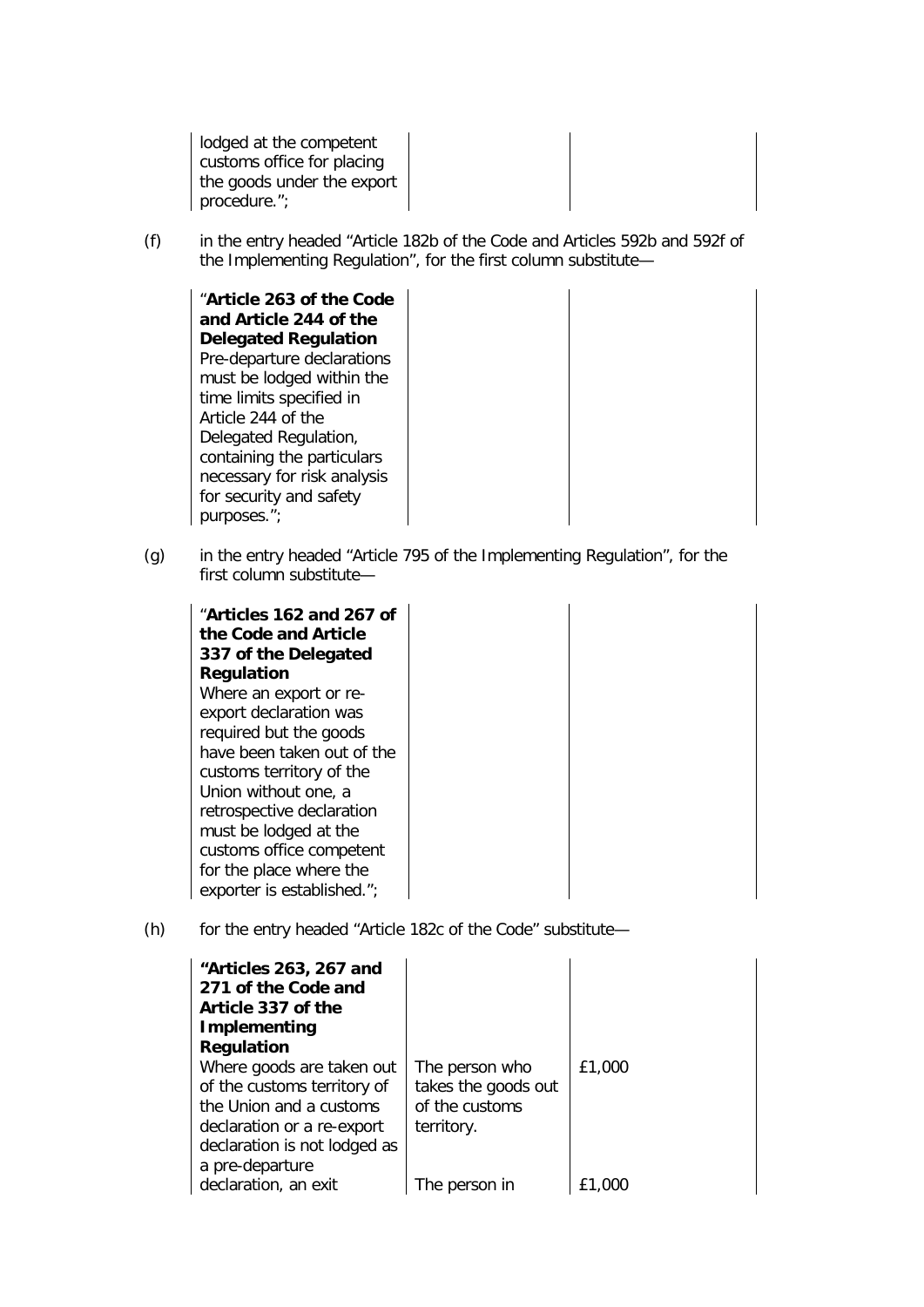| summary declaration must<br>be lodged at the customs<br>office of exit. | whose name or on<br>whose behalf the<br>person who takes<br>the goods out of<br>that territory acts.                     |          |
|-------------------------------------------------------------------------|--------------------------------------------------------------------------------------------------------------------------|----------|
|                                                                         | The person who<br>assumes<br>responsibility for<br>carriage of the<br>goods before their<br>exit from that<br>territory. | £1,000"; |

 $(i)$  in the entry headed "Articles 253(6) and 253(7) of the Implementing Regulation", for the first column substitute—

|     | "Articles 166, 167 and<br>182 of the Code, Articles<br>145 and 150 of the<br><b>Delegated Regulation</b><br>and Articles 234 and<br>235 of the |  |
|-----|------------------------------------------------------------------------------------------------------------------------------------------------|--|
|     | Implementing                                                                                                                                   |  |
|     | <b>Regulation</b>                                                                                                                              |  |
|     | A person authorised under<br>Article 166(2) of the Code                                                                                        |  |
|     | for the regular use of a                                                                                                                       |  |
|     | simplified declaration, or                                                                                                                     |  |
|     | under Article 182(1) of the                                                                                                                    |  |
|     | Code for lodging a                                                                                                                             |  |
|     | declaration in the form of                                                                                                                     |  |
|     | an entry in the declarant's                                                                                                                    |  |
|     | records must:                                                                                                                                  |  |
| (a) | comply with the                                                                                                                                |  |
|     | relevant conditions,                                                                                                                           |  |
|     | meet the relevant                                                                                                                              |  |
|     | criteria and comply<br>with the relevant                                                                                                       |  |
|     |                                                                                                                                                |  |
| (b) | obligations;                                                                                                                                   |  |
|     | inform the authorising<br>authorities of all                                                                                                   |  |
|     | factors arising after                                                                                                                          |  |
|     | authorisation has                                                                                                                              |  |
|     | been granted which                                                                                                                             |  |
|     | may influence its                                                                                                                              |  |
|     | continuation or                                                                                                                                |  |
|     | content.";                                                                                                                                     |  |
|     |                                                                                                                                                |  |

(j) for the entry headed "Article 793 of the Implementing Regulation, the Customs (Presentation of Goods for Export) Regulations 2003 and Article 183 of the Code" substitute—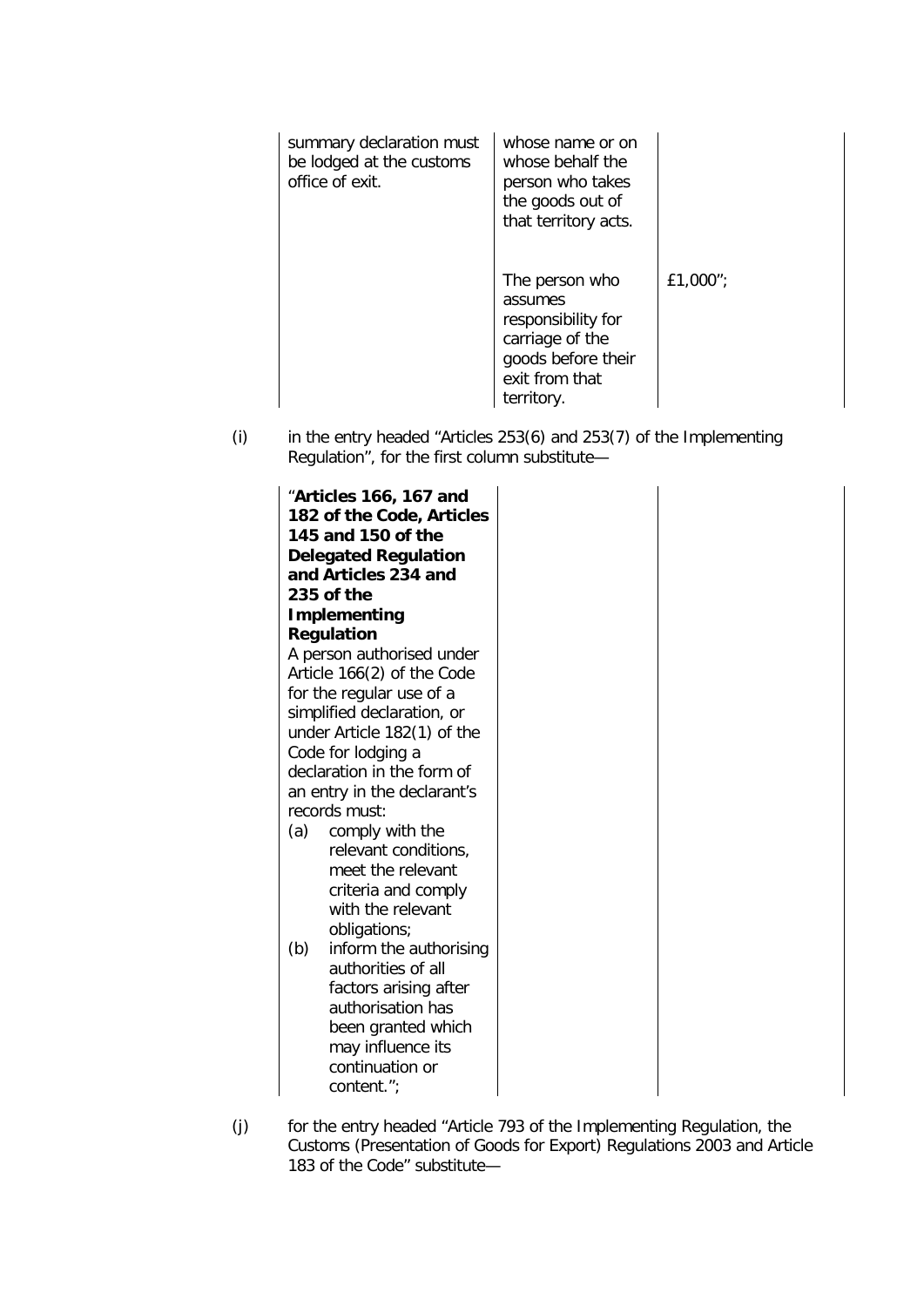| "Article 267 of the Code<br>Goods to be taken out of<br>the customs territory of<br>the Union must be<br>presented to Customs on<br>exit. | The person who<br>takes the goods out<br>of the customs<br>territory.                                                    | £2,500   |
|-------------------------------------------------------------------------------------------------------------------------------------------|--------------------------------------------------------------------------------------------------------------------------|----------|
|                                                                                                                                           | The person in<br>whose<br>name or on whose<br>behalf the person<br>who takes the<br>goods out of that<br>territory acts. | £2,500   |
|                                                                                                                                           | The person who<br>assumes<br>responsibility for<br>carriage of the<br>goods before their<br>exit from that<br>territory. | £2,500"; |

(k) for the entry headed "Article 796d(1) of the Implementing Regulation", for the first column substitute—

| "Article 267 of the Code<br>and Article 332 of the<br><b>Implementing</b><br><b>Regulation</b><br>A carrier may not load<br>goods for carriage out of<br>the customs territory unless<br>the information referred to<br>in Article $332(5)$ of the<br><b>Implementing Regulation</b><br>has been provided to the<br>carrier. |
|------------------------------------------------------------------------------------------------------------------------------------------------------------------------------------------------------------------------------------------------------------------------------------------------------------------------------|
| The carrier shall notify the<br>exit of the goods to the<br>customs office of exit by<br>providing that information<br>unless it is available to the<br>customs authorities<br>through existing<br>commercial, port or<br>transport systems or<br>processes.";                                                               |

(l) for the entry headed "Article 796d(4) of the Implementing Regulation" substitute—

| "Article 267 of the  |  |
|----------------------|--|
| Code and Article 340 |  |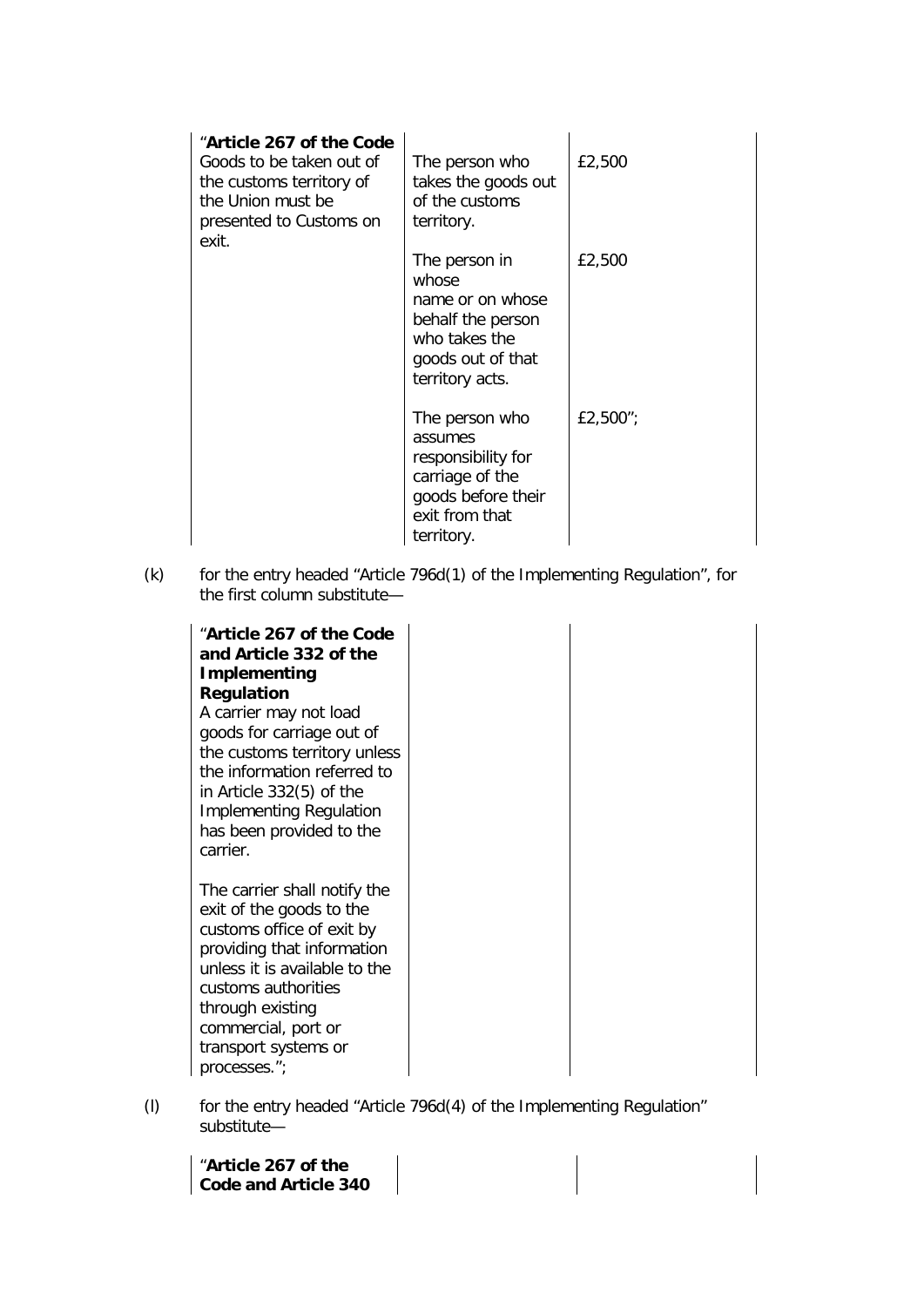| (a)<br>(b) | of the Implementing<br><b>Regulation</b><br>Where goods<br>released for export<br>or re-export are no<br>longer intended to<br>be taken out of the<br>customs territory of<br>the Union, the<br>customs office of<br>export must be<br>informed<br>immediately.<br>Where the goods | The declarant.<br>The person who                                                                       | £1,000<br>£1,000"; |
|------------|------------------------------------------------------------------------------------------------------------------------------------------------------------------------------------------------------------------------------------------------------------------------------------|--------------------------------------------------------------------------------------------------------|--------------------|
|            | have already been<br>presented to the<br>customs office of<br>exit, that office<br>must be informed<br>that the goods will<br>not be taken out of<br>the customs<br>territory of the<br>Union and must be<br>informed of the<br>MRN of the export<br>or re-export<br>declaration.  | removes the goods<br>from the customs<br>office of exit to a<br>place within the<br>customs territory. |                    |

(m) for the entry headed "Article 798 of the Implementing Regulation", substitute—

| "Articles 162 and 267<br>of the Code and Article<br>$337(2)$ of the<br><b>Delegated Regulation</b><br>Where goods which left<br>the customs territory<br>under cover of an ATA<br>carnet are no longer<br>intended to be<br>reimported, an export<br>declaration containing the<br>particulars referred to in<br>Annex B to the Delegated<br>Regulation shall be<br>presented to the customs<br>office of export. | The exporter. | £1000"; |
|-------------------------------------------------------------------------------------------------------------------------------------------------------------------------------------------------------------------------------------------------------------------------------------------------------------------------------------------------------------------------------------------------------------------|---------------|---------|
| after that entry insert-                                                                                                                                                                                                                                                                                                                                                                                          |               |         |

"**Article 274 of the Code and Article 336 of** 

 $(n)$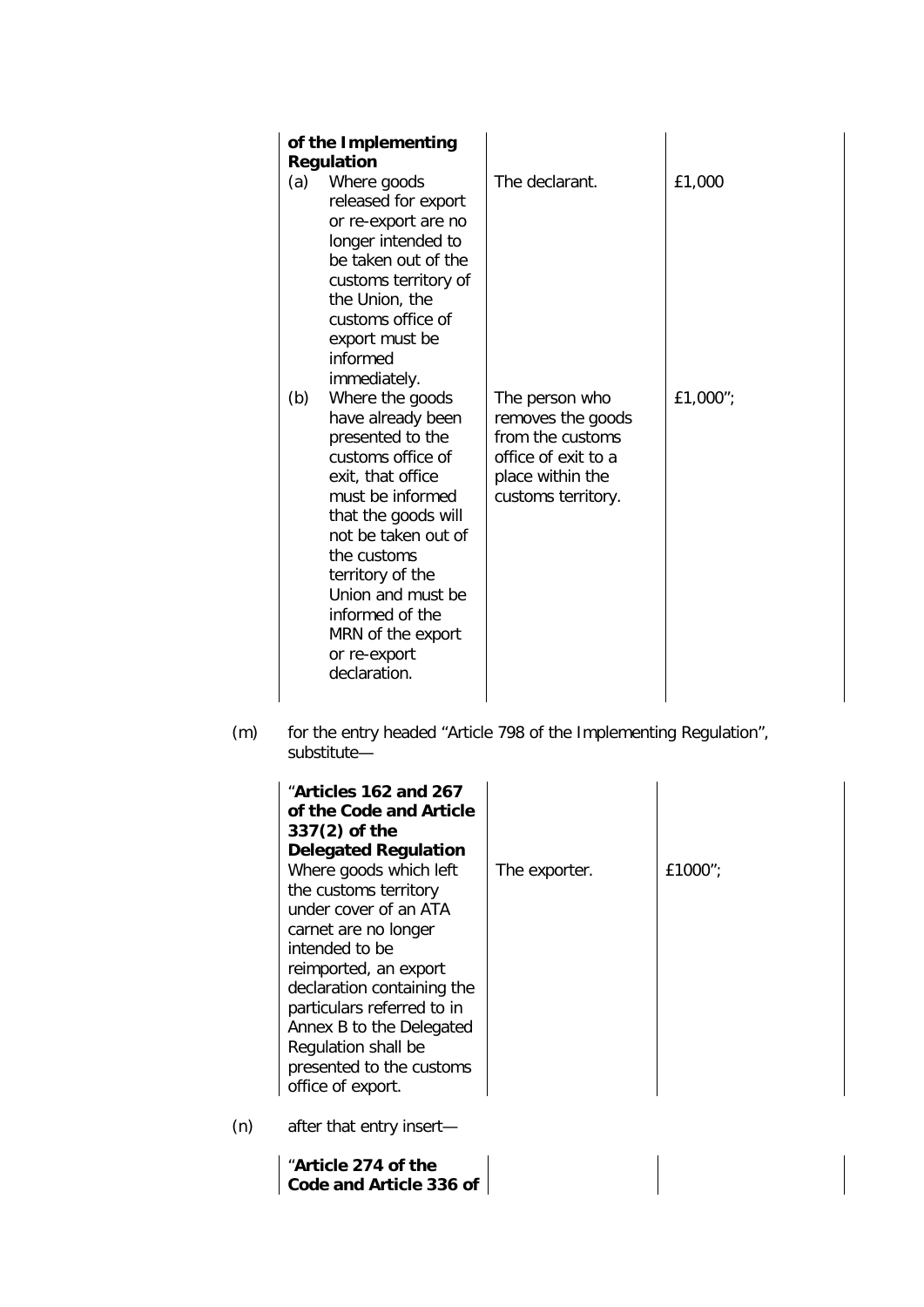| (a)<br>(b) | the Implementing<br><b>Regulation</b><br>A re-export notification<br>must be lodged where-<br>non-Union goods are<br>removed from<br>temporary storage<br>and taken out of the<br>customs territory of<br>the Union, and<br>the obligation to<br>lodge an exit<br>summary declaration<br>for the goods is<br>waived. | The person who<br>takes the goods out<br>of the customs<br>territory.<br>The person in whose<br>name or on whose<br>behalf the person<br>who takes the goods<br>out of that territory<br>acts. | £1,000<br>£1,000 |
|------------|----------------------------------------------------------------------------------------------------------------------------------------------------------------------------------------------------------------------------------------------------------------------------------------------------------------------|------------------------------------------------------------------------------------------------------------------------------------------------------------------------------------------------|------------------|
|            |                                                                                                                                                                                                                                                                                                                      | The person who<br>assumes<br>responsibility for<br>carriage of the goods<br>before their exit<br>from that territory.                                                                          | £1,000";         |

- (o) omit the entry headed "Article 841a of the Implementing Regulation";
- (p) in the entry headed "Article 14 of the Code and section 23 of the Finance Act 1994", in the heading, for "Article 14" substitute "Article 15";
- (q) in the entry headed "Article 16 of the Code and Regulations 3 to 5 and 9 of the Customs Traders (Accounts and Records) Regulations 1995"—
	- (i) in the heading, for "Article 16" substitute "Article 51", and
	- (ii) in the second column, for "Article 16" substitute "Article 51".

Justin Holliday Melissa Tatton 20<sup>th</sup> April 2018 Two of the Commissioners for Her Majesty's Revenue and Customs